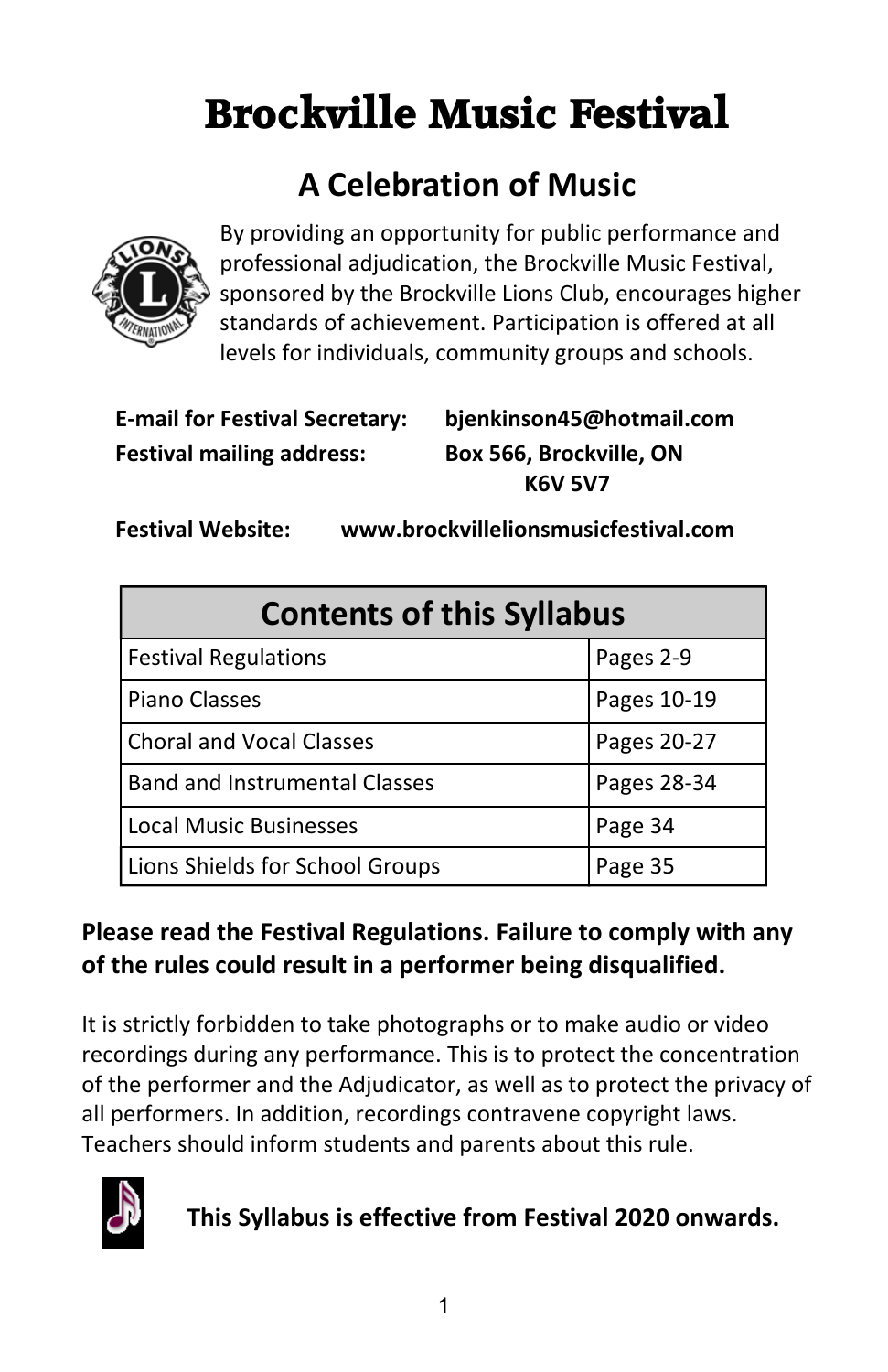## **Part One - Rules Regarding Repertoire and Performing**

#### **Music Repertoire**

- 1. Use only music for which you have the requisite number of original copies. See notes on photocopies below.
- 2. No performer may perform the same selection in more than one class.
- 3. Performers may not perform a selection that they have performed in this Festival in the previous two years, except when it is a designated test piece for the current year.
- 4. Order music early to ensure availability.

#### **Photocopies**

- 1. Copyright laws ensure that composers and arrangers receive remuneration for their creative work when copies are sold. Even when the composer has died, or the music is out of print, the publisher holds the copyright. Therefore an **original score** must:
	- be used by performers when using music is permitted (eg. band directors, brass soloists, woodwind soloists)
	- **●** be provided for the **adjudicator** and the **accompanist** The accompanist may play from a photocopy only if the original score is displayed on the piano.
- 2. Performers attempting to use photocopied music without providing  **written permission from the publisher** will receive adjudication only.
- 3. Sheet music from Internet sites must be accompanied by **proof of purchase**.

#### **Test Pieces**

- 1. When a test piece is designated for a class, the Committee will provide the score for the adjudicator.
- 2. Test pieces must be performed in the prescribed key, except where stated otherwise.
- 3. Test pieces may not be performed in any other class.

#### **Original Compositions**

1. A legible score must be provided for the Adjudicator and mailed to the Festival post office box **14 days before** the Festival begins. The address is P.O. Box 566, Brockville, ON K6V 5V7.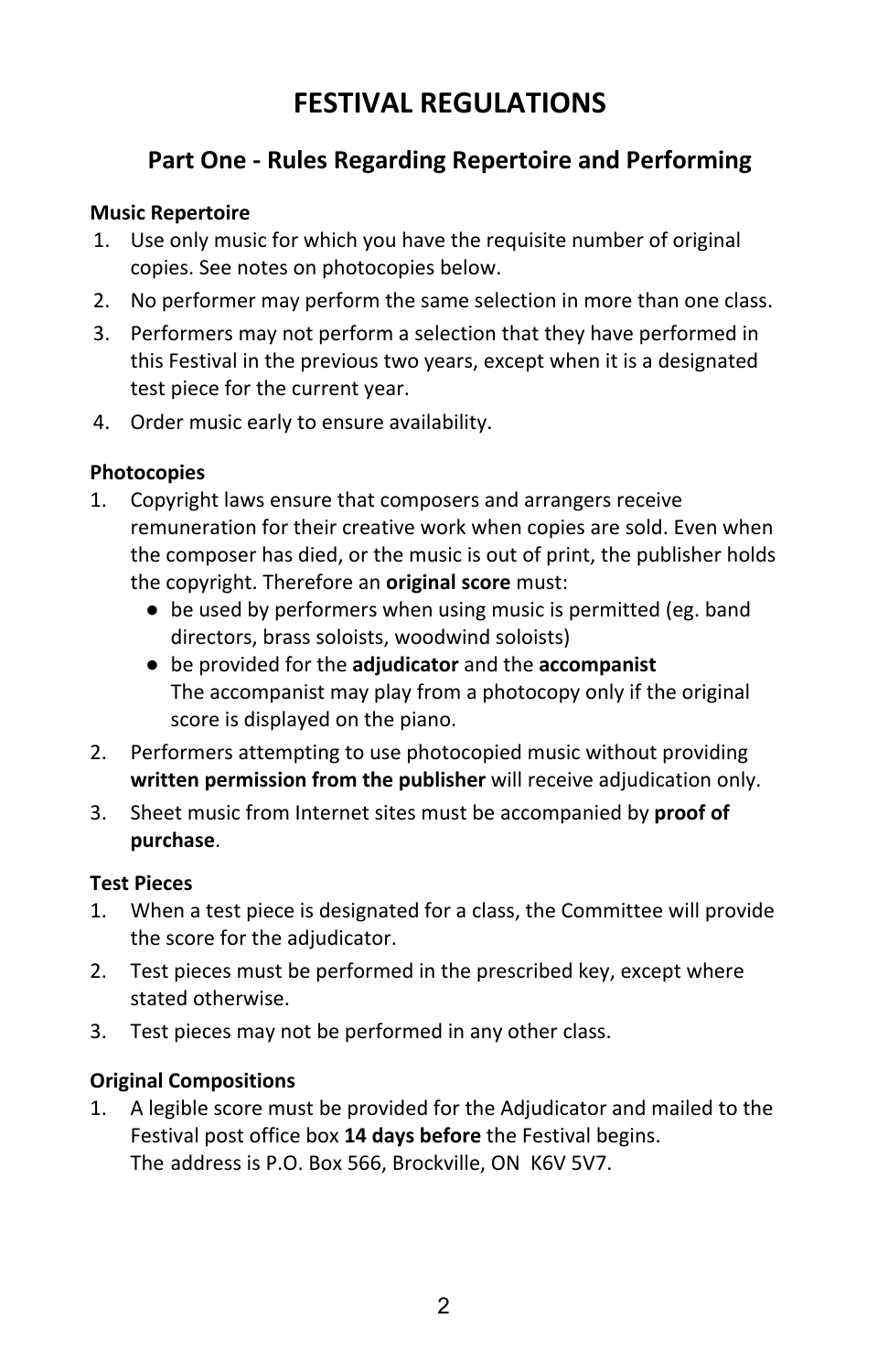## **Part Two - Eligibility**

#### **Demographics**

1. This Festival is open to residents of Leeds, Grenville and Lanark counties, and to students taking private music lessons in one of these three counties.

#### **Qualifications**

- 1. Unless otherwise stated, all classes are open to amateurs only. An amateur is a non-professional. A professional is a person whose principal livelihood is, or ever has been, derived from the practice, instruction or performance of music.
- 2. Conductors of choral or instrumental groups may be amateurs or professionals.
- 3. All participants in school choirs or bands must be enrolled at the school as students, and must be bona fide members of the musical group.
- 4. Students who graduate at the end of the first semester may participate in their school's bands and choirs if they were bona fide members of these groups during the first semester.

#### **Age or Grade Levels**

- 1. Where age limits are specified, solo performers must be of the prescribed age (or not more than two years younger) on January 1st of the year of the current Festival. If grade levels are required, performers must be at the specified grade levels on January 1st of the year of the current Festival.
- 2. All performers in solo classes who are 19 years of age and over must enter an "Open" class. When classes are divided by age, all students in college and university, regardless of age, must enter "Open" classes.
- 3. In solo classes, a performer may enter only one level in a particular discipline; e.g. all Level 7 classes.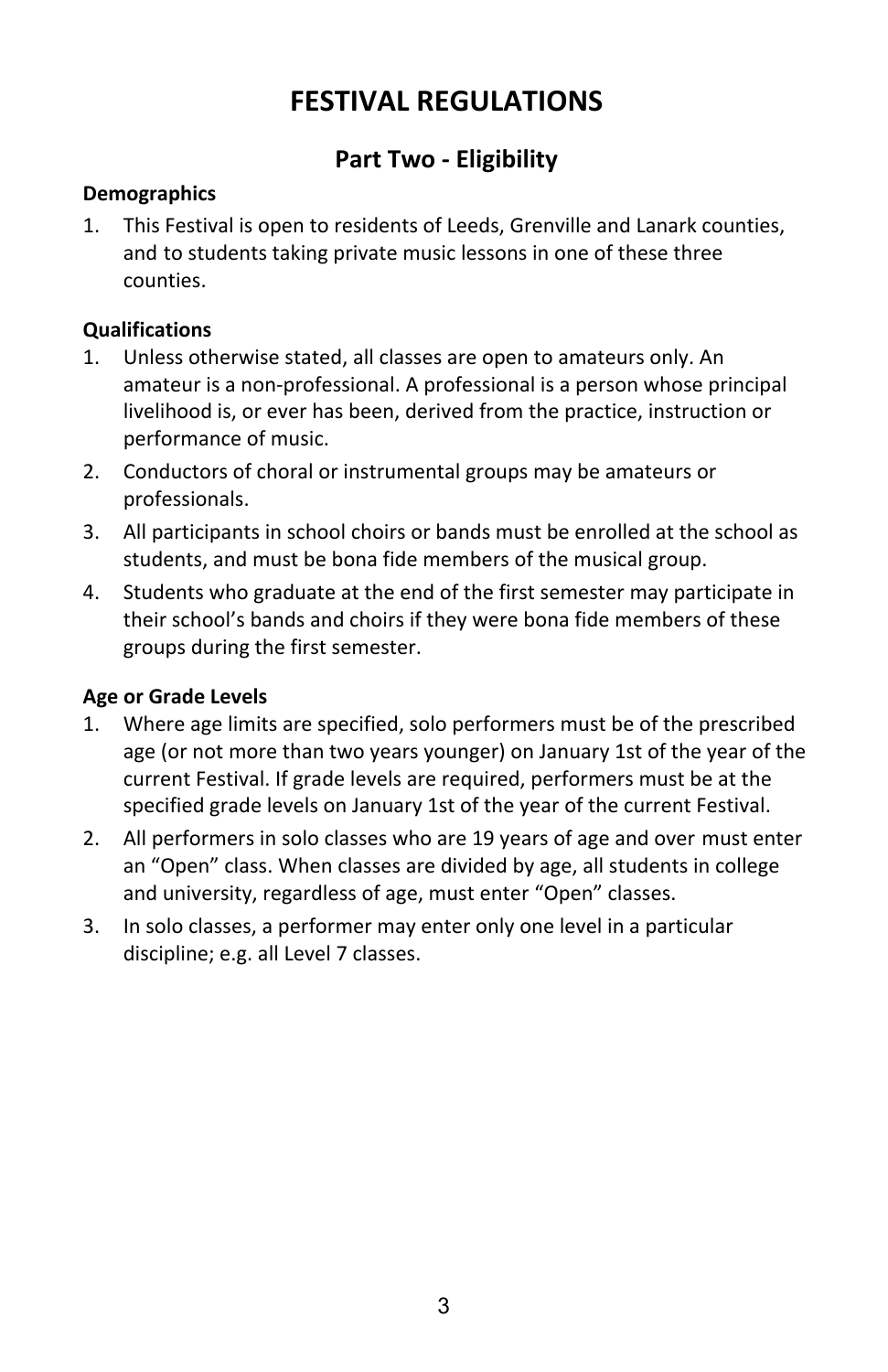## **Part Three - Entry Procedure**

- 1. Entries will be accepted only on the official entry forms. If you need more forms, please download them from the Festival website: **www.brockvillelionsmusicfestival.com**
- 2. All solo classes for one discipline must be entered on the same form.
- 3. Ensemble entries require a separate form for each ensemble.
- 4. Entry forms must be fully and correctly completed, including the title of the piece, the composer, and the duration of the piece (in order to facilitate scheduling). It is also important to report accurately the number of performers in a group, as auditorium seating is arranged for them. **The Committee reserves the right to reject any entry not properly completed.**
- 5. The dates and deadline for the Festival are indicated on the entry forms or found on the Festival website.
- 6. Entries should be mailed to the Festival post office box: Box 566, Brockville, ON, K6V 5V7.
- 7. Entries not post-marked on or before the deadline, regardless of the reason, must be accompanied by a **late fee** of \$10 per entry form for each day or part day after the deadline.
- 8. Performers may enter a solo class only once.
- 9. Each discipline (piano, vocal and instrumental) has a limit on the number of classes a performer may enter. This is indicated in the relevant section of this Syllabus.
- 10. Some classes are divided by age. For these classes, please indicate the age category on the entry form (see page 30).
- 11. Entries will not be accepted unless accompanied by the correct fee.

#### **Only one payment is to be issued per group.**

| Entry fees are: solos |                                | \$15.00 |
|-----------------------|--------------------------------|---------|
|                       | duets, teacher/student         | 15.00   |
|                       | duets, other                   | 20.00   |
|                       | trios                          | 24.00   |
|                       | quartets                       | 32.00   |
|                       | ensembles from 5-12 performers | 35.00   |
|                       | choirs and bands               | 35.00   |

12. Once an entry has been accepted by the Secretary, the accompanying fee is non-refundable.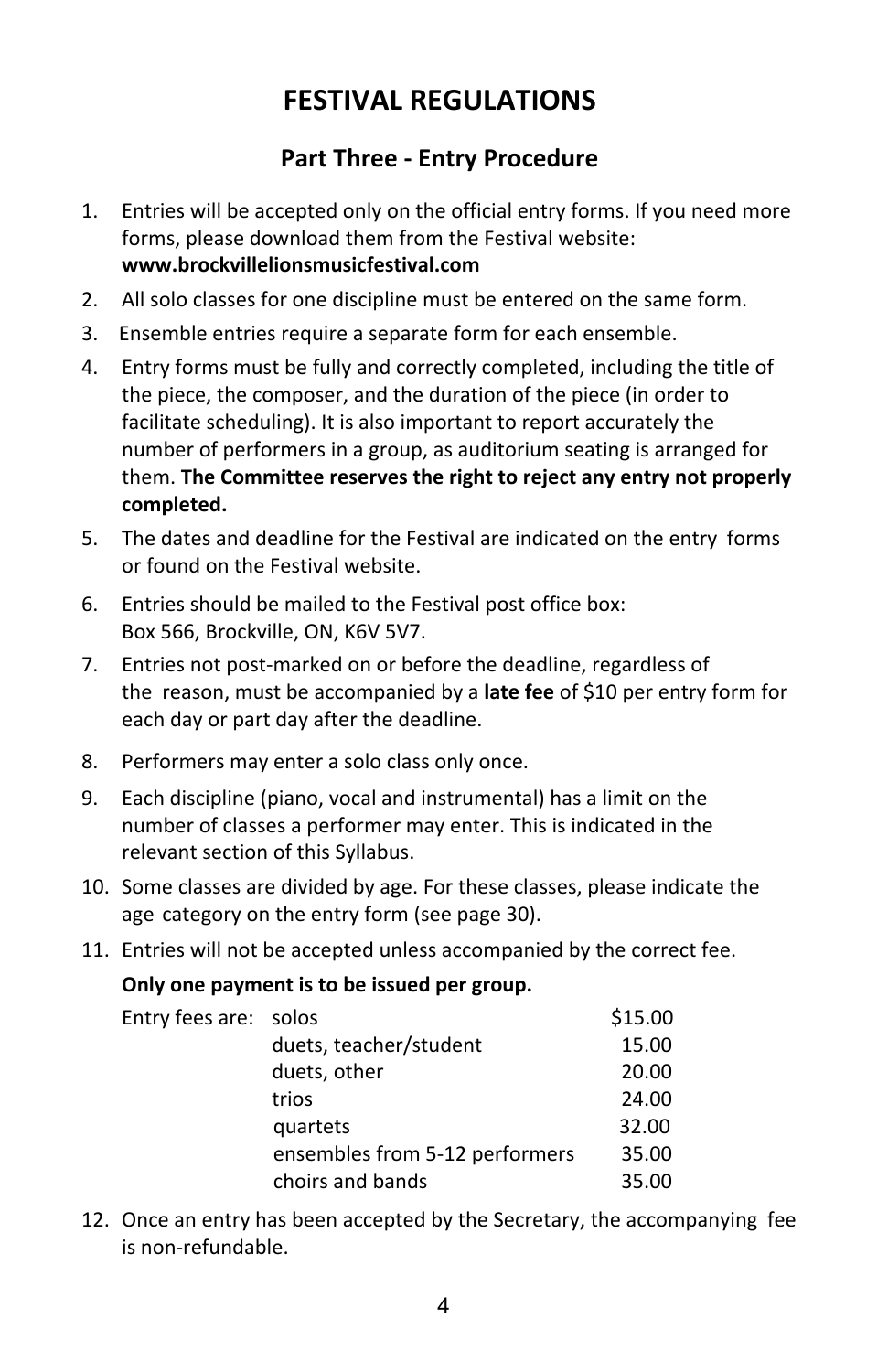### **Part Three - Entry Procedure**

- 13. Teachers are asked to review and sign their students' forms to ensure that they have entered appropriate classes and chosen music which meets the class criteria. The Committee cannot be held responsible for the consequences of oversights in this regard.
- 14. Performer's Cards will be mailed to teachers, indicating where and when their students will perform.

### **Part Four - General Regulations**

#### **Preparing for Performances**

- 1. Adjudicators expect performers to know background information about their pieces and the genres from which they come.
- 2. Performers are expected to dress appropriately for a public performance.
- 3. All performers must be in the hall and ready to perform 15 minutes before the scheduled class time. If the accompanist is not present at the scheduled time, the performer may be disqualified.

#### **Rehearsal**

- 1. No rehearsal is permitted in the performance halls during the Festival.
- 2. Tuning and warm-up on stage are permitted within the allowed time limit where noted. (See page 29 for bands.) Offstage warm-up facilities are not available.

#### **Time Limit**

1. Refer to each section of the Syllabus for specific class limits.

#### **Accompaniment**

1. Performers requiring accompaniment must provide and pay for their own accompanist.

#### **Scented Products**

1. Out of respect for those who have allergies, performers and audience members are requested to restrict the use of fragrance in any kind of personal products.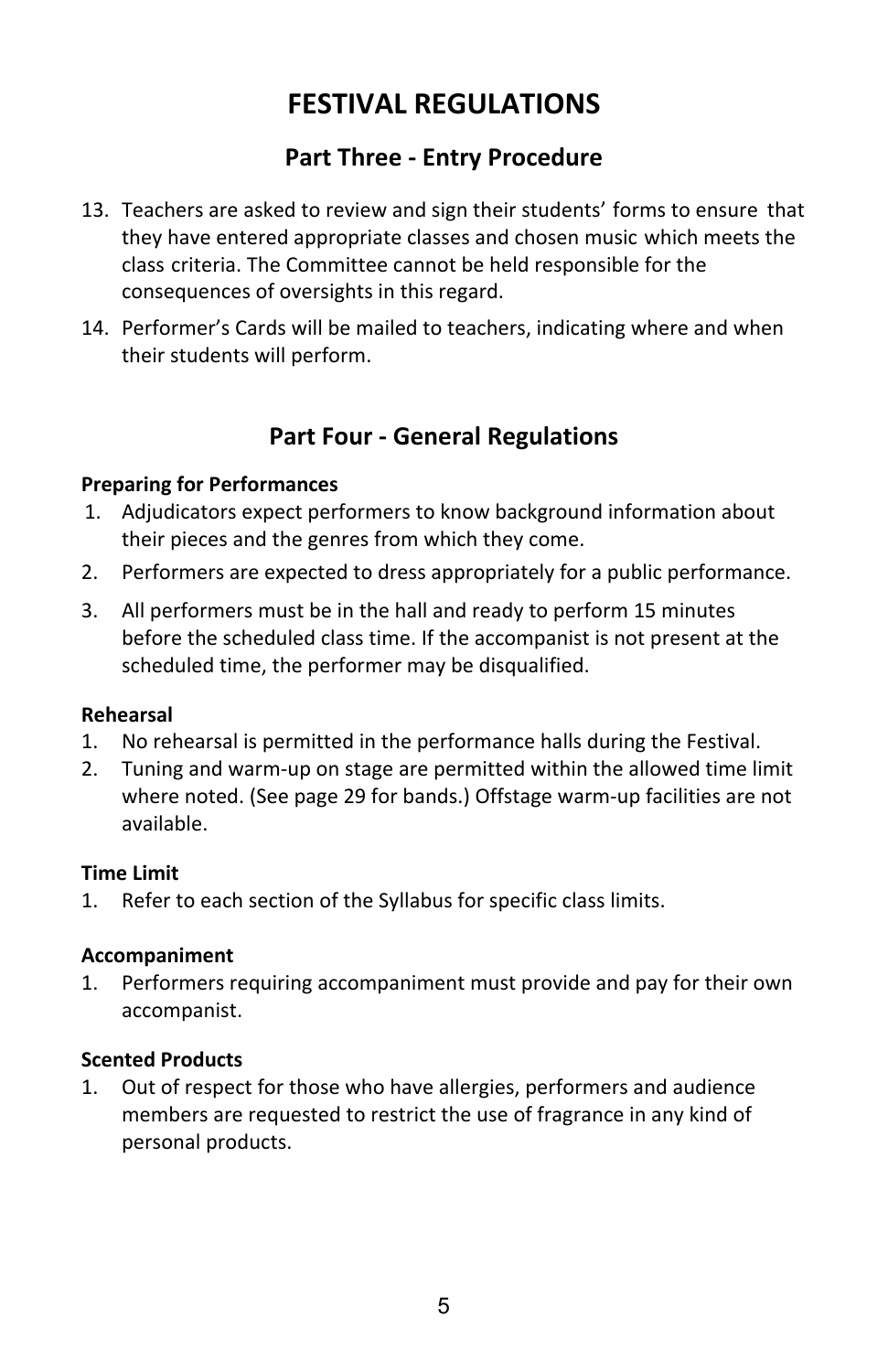### **Part Five - Program Procedure**

#### **Arrival at the Venue**

1. Performers will be advised of the day, time and place of their class(es) on their Performer's Card(s). The original copy of the music for the Adjudicator must be given to the session Secretary 15 minutes before the scheduled class time.

#### **Changes and Withdrawals**

- 1. Please email Norm and Ann Kearney (**norm.ann@cogeco.ca)** regarding:
	- change in selection, including composer and duration
	- withdrawals

It is important that the secretaries working at the venues have updated information.

- 2. Performers cannot change classes once the schedule is established.
- 3. Withdrawals and other factors may result in Festival performances beginning earlier than scheduled on the Performer's Card or in the Program. Solo performers, groups and parents should be aware of this.

#### **Performances**

- 1. Performances will begin when the adjudicator signals.
- 2. Once a class has begun, there must be absolutely no conversation between performers and their teachers and/or parents. Dialogue is not permitted with the Adjudicator. An infraction of this rule may lead to disqualification.

#### **Classes**

1. The Committee or the Adjudicator may subdivide classes as conditions warrant.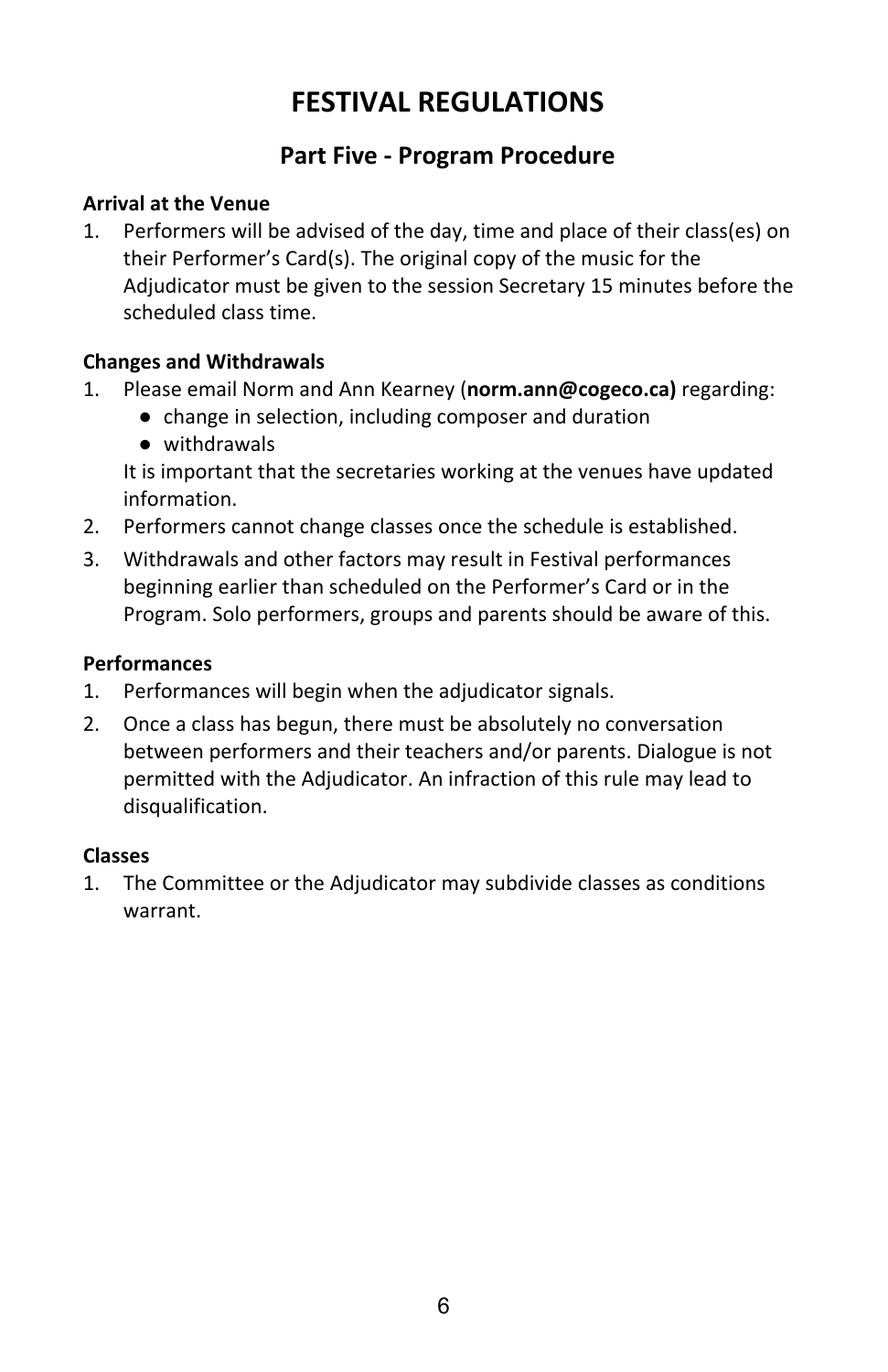## **Part Six - Adjudication**

- 1. Adjudication is based on the technical and interpretive qualities of each performance.
- 2. The suitability of musical content, style, and difficulty of "Own Choice" selections will be considered in the evaluation.
- 3. The Adjudicator may ask any performer to repeat his/her performance if necessary.
- 4. The Adjudicator may penalize performances that do not fall within the definitions of the class in which they are entered.
- 5. Each performer will receive a certificate for performing, and an Adjudicator's Report showing the evaluation of his or her performance.
- 6. The Adjudicator's decisions are final.

### **Evaluation**

1. All classes will be judged against a set standard:

**Gold** outstanding musically and technically **Silver** strong performance, technically solid **Bronze** good performance, few noticeable flaws **Merit** noticeable difficulties

While individual performances will be discussed in the oral adjudication, the levels awarded to the performers will not be announced.

- 2. In each class, several groups or individuals may achieve the same performance level.
- 3. In classes where memorization is required, participants who have not memorized their music will receive adjudication only and will not be given a certificate.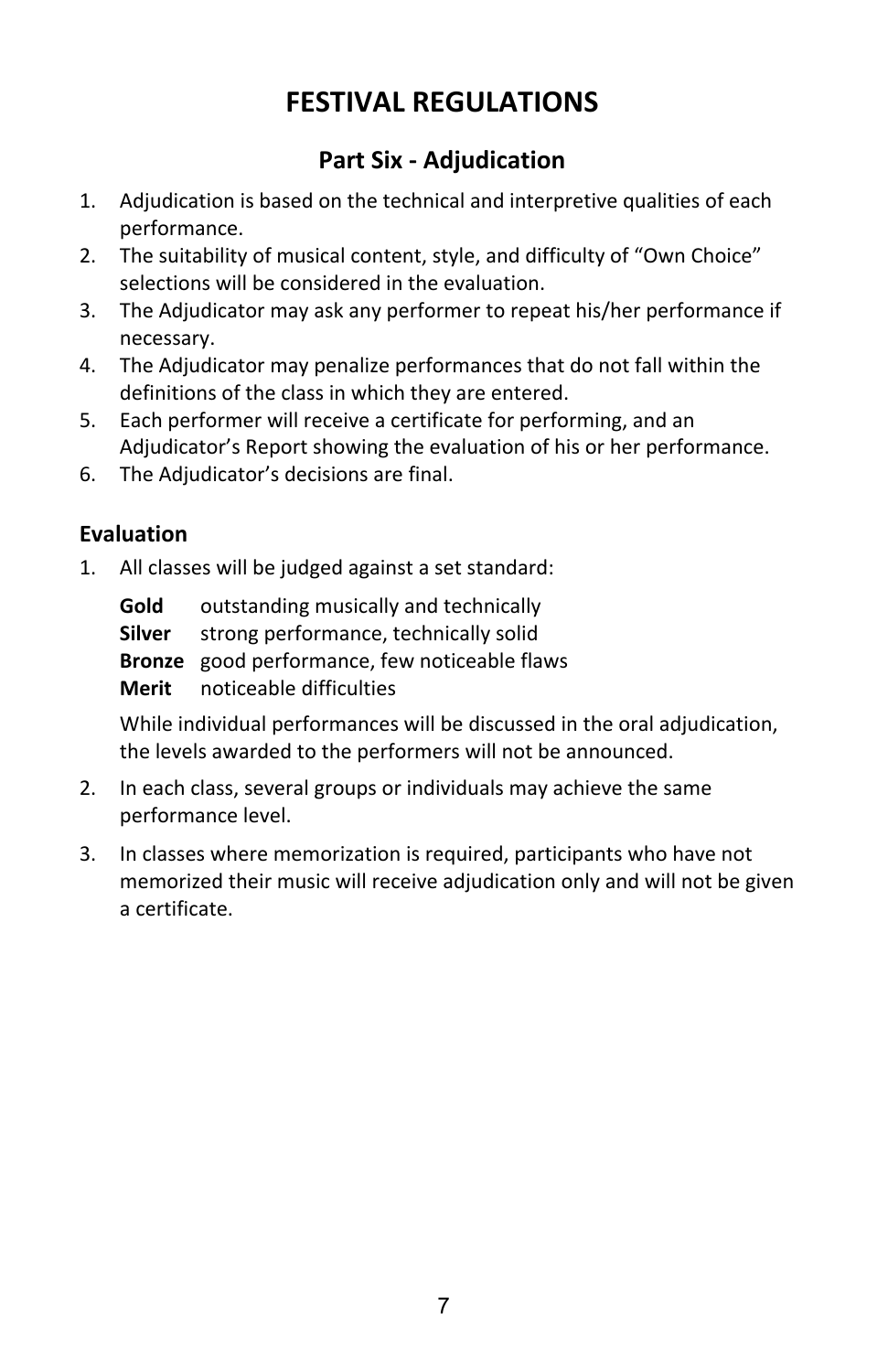## **Part Seven - Protests and Complaints**

- 1. Protests and complaints may be forwarded in writing to the Festival Secretary before or during the Festival, and must be accompanied by a fee equivalent to the entry fee of the class protested. If the protest is sustained by the Festival Committee, the fee will be refunded.
- 2. The interpretation of the rules in this Syllabus, and all matters not dealt with herein, will be governed by the Festival Committee, whose decisions are final and binding.

### **Part Eight - Awards and Bursaries**

- 1. The recipients of awards are chosen by the Adjudicators.
- 2. In order to qualify for a major award (over \$100), a performer must have performed at least 2 solos in a discipline.
- 3. In each discipline, awards are available for group performances.
- 4. Lions Shields may be awarded to school groups at the discretion of the Adjudicator. Shields remain the property of the Lions Club, and will be collected by a Committee member before the next Music Festival. No monetary award accompanies a Shield. See page 35 for a list of Shields.
- 5. Bursaries for students pursuing post-secondary music education will be offered when money is available after Festival expenses are paid. Students must apply in May of the year they graduate from high school, or the year after graduation. They should contact their school Student Services Department for application forms.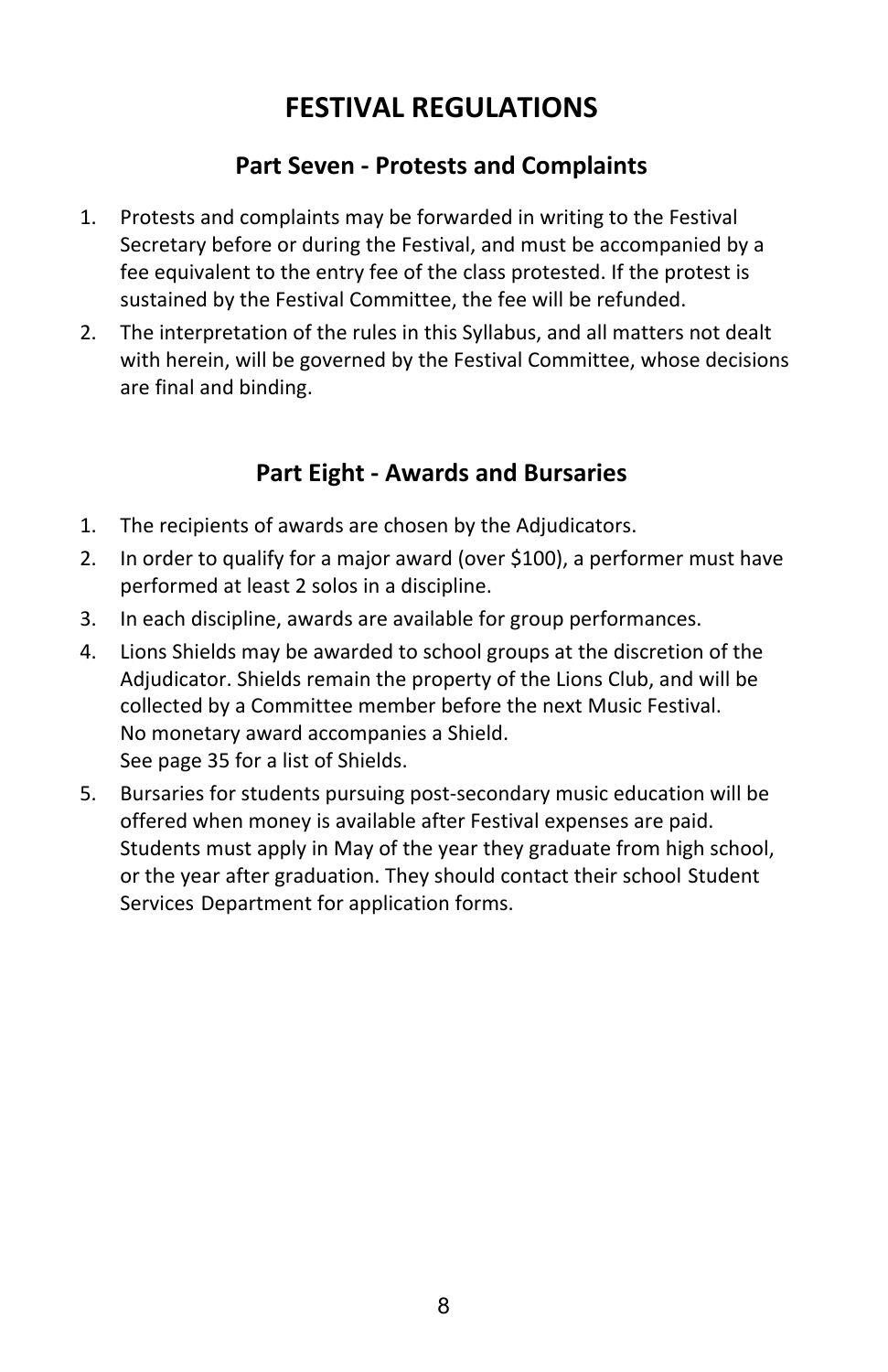## **Part Nine - Stars of the Festival Awards Night**

- 1. The Stars of the Festival Awards Night will be held at the Brockville Arts Centre at 7:00 pm on the Tuesday evening following Festival week.
- 2. Performers recommended by the Adjudicators to perform at the Awards Night will be contacted by the Festival Committee. Time does not allow for all award recipients to play or sing, and performers should not assume that they will be asked to do so.
- 3. Performers are expected to provide and pay for their own accompanists.
- 4. Award recipients are expected to attend the Stars of the Festival Awards Night to receive their awards, and to dress appropriately for a performance.
- 5. The Adjudicators will select Best-in-Festival performers from each of the three disciplines (piano, vocal and instrumental). Each recipient will receive a trophy and monetary award at the Stars of the Festival Awards Night.
- 6. The Star of the Festival may be one of the three Best-in-Festival trophy winners. However, the Adjudicators may choose instead a performer who has demonstrated exceptional musicality by performing with excellence in at least two disciplines. Occasionally the Adjudicators may decide not to choose a Star of the Festival.

## **Part Ten - Provincial Competitions**

- 1. Adjudicators may recommend that a performer proceed to the Provincial Finals. This is an opportunity to learn from other performers and enhance a résumé.
- 2. The provincial competitions are held in June in a city in Ontario, but venues vary from year to year.
- 3. Information about the competitions, plus the Provincial Syllabus and registration forms can be found on the website of the Ontario Music Festival Association: **www.omfa.info**
- 4. It is the performer's responsibility to review all pertinent information and to cover the costs incurred (registration, transportation, accommodation, and accompaniment) in attending the Provincial Finals.
- 5. When the schedule is complete, performance times will be posted on the OMFA website.
- 6. Performers are expected to dress appropriately for a public performance and to attend a compulsory workshop.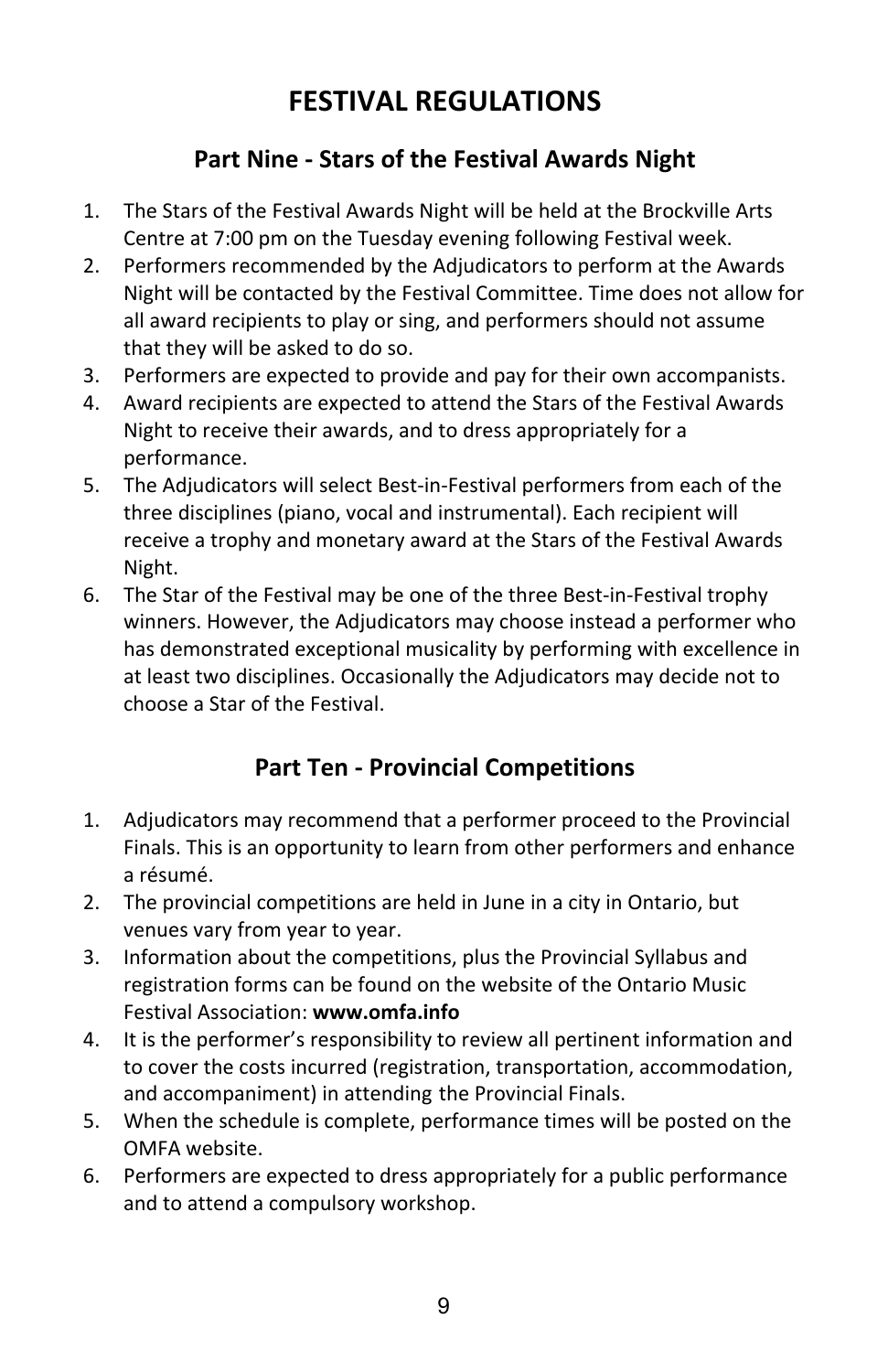## **PIANO CLASSES**

#### **Entry Limit**

- 1. Performers are limited to five piano classes. No more than three may be solos.
- 2. Performers may enter a class only once.

#### **Repertoire and Time Limit**

- 1. Unless the repertoire requirements of a class specify otherwise, any selection drawn from a Conservatory repertoire list must match the requirements of the list in the Syllabus exactly (movements to be played, etc.).
- 2. Unless otherwise indicated: **Levels One-Eight:** 10 minutes.

**Levels Nine, Ten and ARCT:** 20 minutes.

#### **Memorization**

1. Solos must be memorized unless otherwise specified.

#### **Music Selection**

- 1. In "Own Choice" classes, selections need not be from the lists of the Conservatory Syllabi, unless otherwise stated. They must, however, be of equal difficulty and musical quality in the Adjudicator's opinion.
- 2. Études are restricted to the Piano Études class.

#### **Repeats**

1. In all piano classes, repeats are not to be observed unless specified by the Conservatory Syllabus. Dal segno and da capo sections are not to be considered repeats and are to be observed.

#### **Test Pieces**

- 1. Test pieces must be played in the General Test section.
- 2. Teachers with students choosing to enter this class should consult the list of test pieces mailed to the teachers and also available on the Festival website.
- 3. Test pieces must not be played in any other section.

#### **Introducing Selections**

1. It is expected that performers will introduce themselves and their selections before performing.

#### **Page Turners**

1. Teachers must not be page turners for their own students.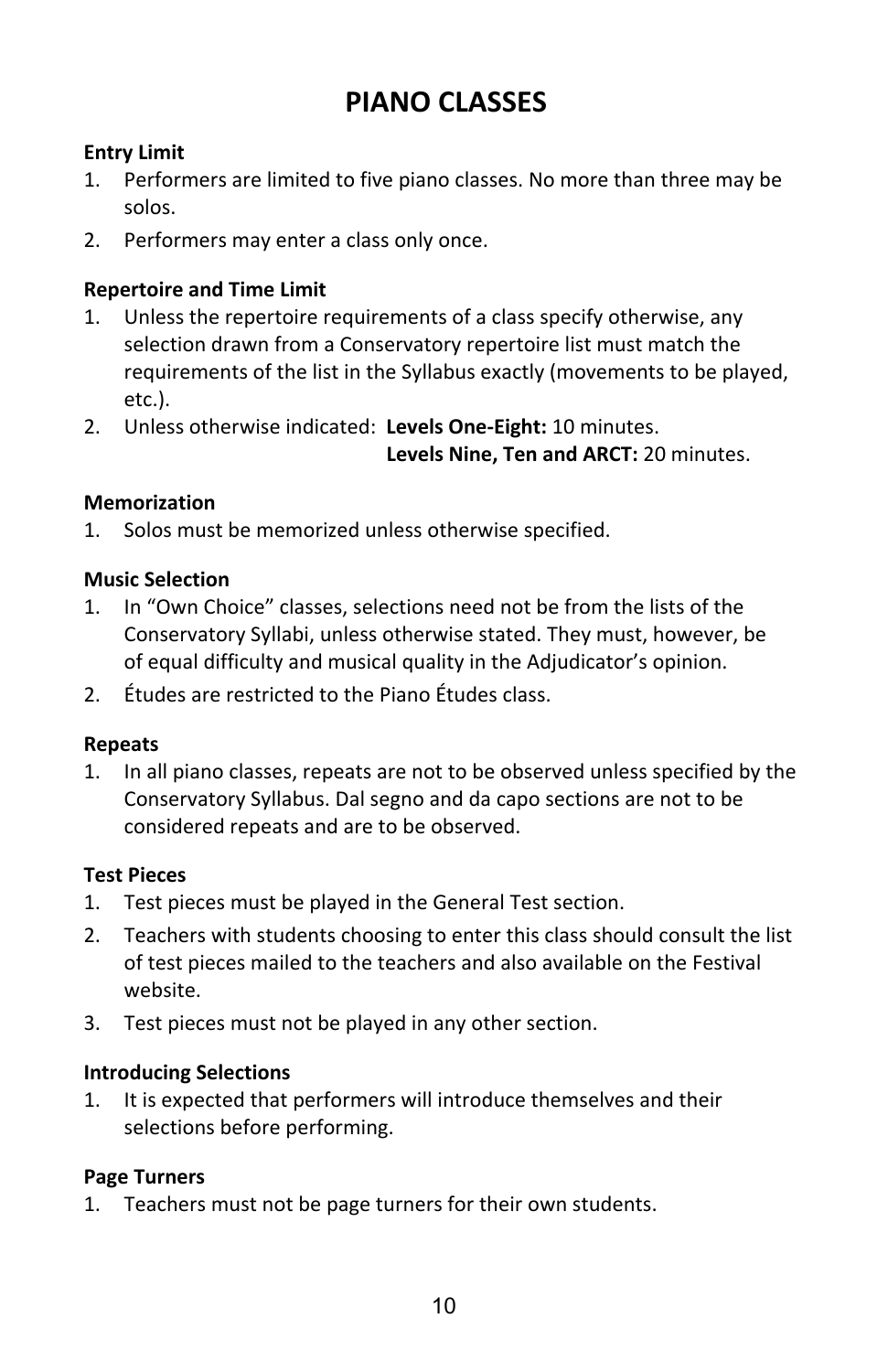### **Section P - Preparatory Piano**

- 1. Performers will play one selection from any of the following: Celebration Series Piano Repertoire RCM Syllabus, 2015 edition, listings in Repertoire Repertoire from Method Books
- 2. Substitutions are not permitted in this category.
- **0001** Preparatory A
- **0002** Preparatory B

### **Section 1 - General Test**

1. Test pieces will be listed on separate sheets mailed to the teachers, and also on the website: **www.brockvillelionsmusicfestival.com**

| 0101 Level One          |      | <b>0105</b> Level Five |
|-------------------------|------|------------------------|
| 0102 Level Two          | 0106 | Level Six              |
| <b>0103</b> Level Three | 0107 | Level Seven            |
| 0104 Level Four         | 0108 | Level Eight            |

### **Section 2 - Suzuki Method**

- 1. Performers will play one "Own Choice" selection from Suzuki Piano School, Volumes 1 or 2, Revised Edition – Dr. Shinichi Suzuki.
- **0201** Early Volume 1 Selections 1 to 10
- **0202** Late Volume 1 Selections 11-18
- **0203** Volume 2

### **Section 3 - Piano Inventions**

- 1. Performers will play one selection from **List C** of the RCM Piano Syllabus, 2015 edition.
- 2. Substitutions are not permitted in this category.
- **0301** Level One
- **0302** Level Two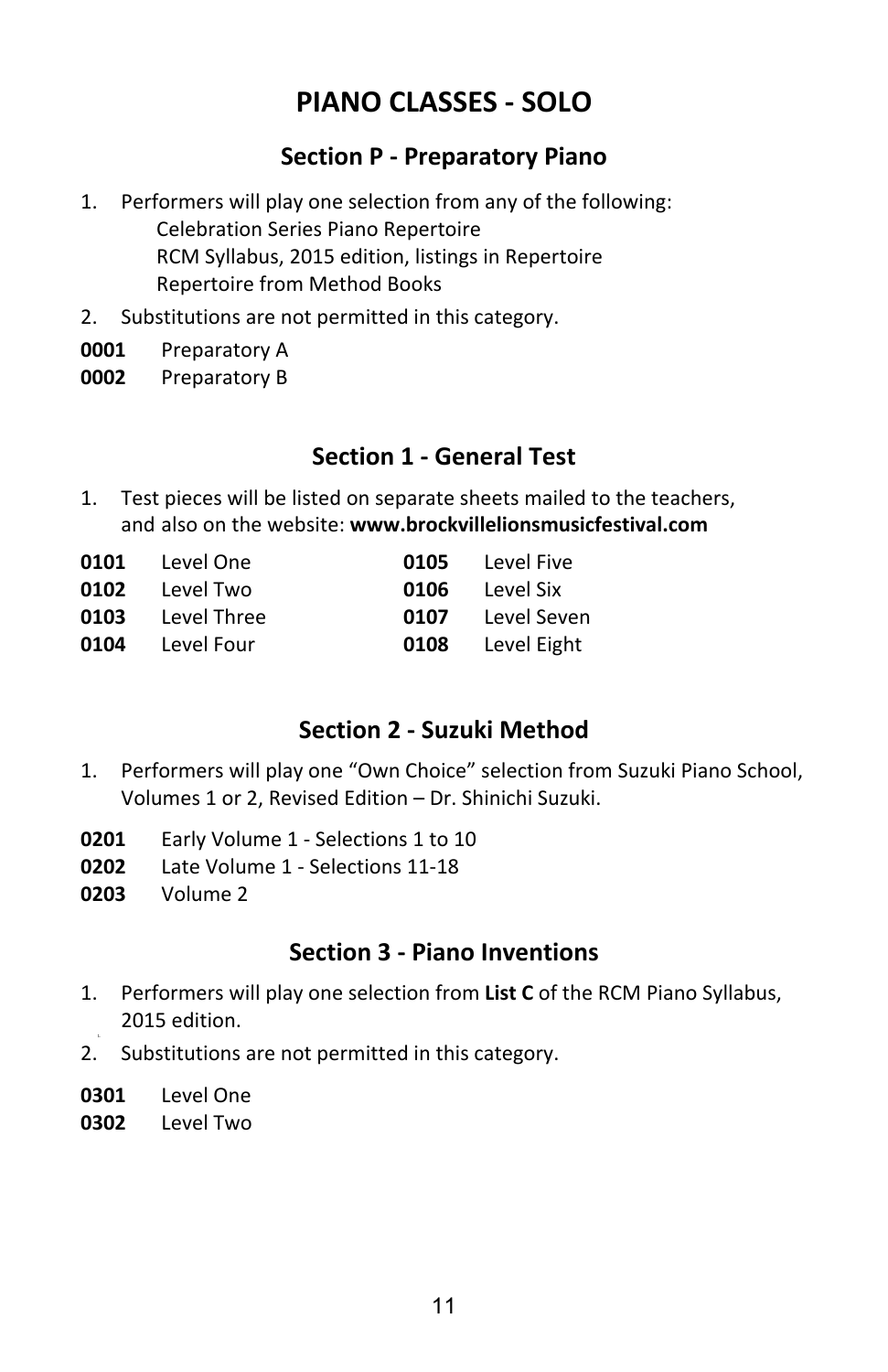### **Section 4 - Baroque Repertoire**

Music composed from **1600-1750**.

- 1. Please ensure that your selection falls within the specified dates.
- 2. Performers will play one Baroque selection from the RCM Syllabus, 2015 edition:

**Levels One and Two: List A** Baroque and Classical Repertoire **Levels Three to Nine: List A** Baroque Repertoire **Levels Ten and ARCT: List A** Works by J. S. Bach or from the Conservatory Canada Piano Syllabus

|      | 0401 Level One   |      | <b>0407</b> Level Seven |
|------|------------------|------|-------------------------|
|      | 0402 Level Two   | 0408 | Level Eight             |
|      | 0403 Level Three | 0409 | Level Nine              |
|      | 0404 Level Four  |      | 0410 Level Ten          |
|      | 0405 Level Five  | 0411 | ARCT                    |
| 0406 | Level Six        |      |                         |

### **Section 5 - Classical and Classical Style Repertoire**

Music composed from **1730-1820**.

- 1. Please ensure that your selection falls within the specified dates.
- 2. Performers will play one Classical selection from the RCM Syllabus, 2015 edition:

| Levels One and Two:           | <b>List A</b> Baroque and Classical Repertoire |
|-------------------------------|------------------------------------------------|
| <b>Levels Three to Seven:</b> | <b>List B</b> Classical and Classical Style    |
|                               | Repertoire                                     |
| Levels Eight to Ten:          | <b>List B</b> Classical Repertoire             |
| ARCT:                         | <b>List B Classical Sonatas</b>                |
|                               |                                                |

or from the Conservatory Canada Piano Syllabus.

3. Ensure that you play the number of movements specified in the Syllabus for your current level of study.

|                                                                                                                                     | 0507 Level Seven      |
|-------------------------------------------------------------------------------------------------------------------------------------|-----------------------|
|                                                                                                                                     | 0508 Level Eight      |
|                                                                                                                                     | 0509 Level Nine       |
|                                                                                                                                     | <b>0510</b> Level Ten |
| 0511                                                                                                                                | ARCT                  |
|                                                                                                                                     |                       |
| <b>0501</b> Level One<br>0502 Level Two<br><b>0503</b> Level Three<br><b>0504</b> Level Four<br><b>0505</b> Level Five<br>Level Six |                       |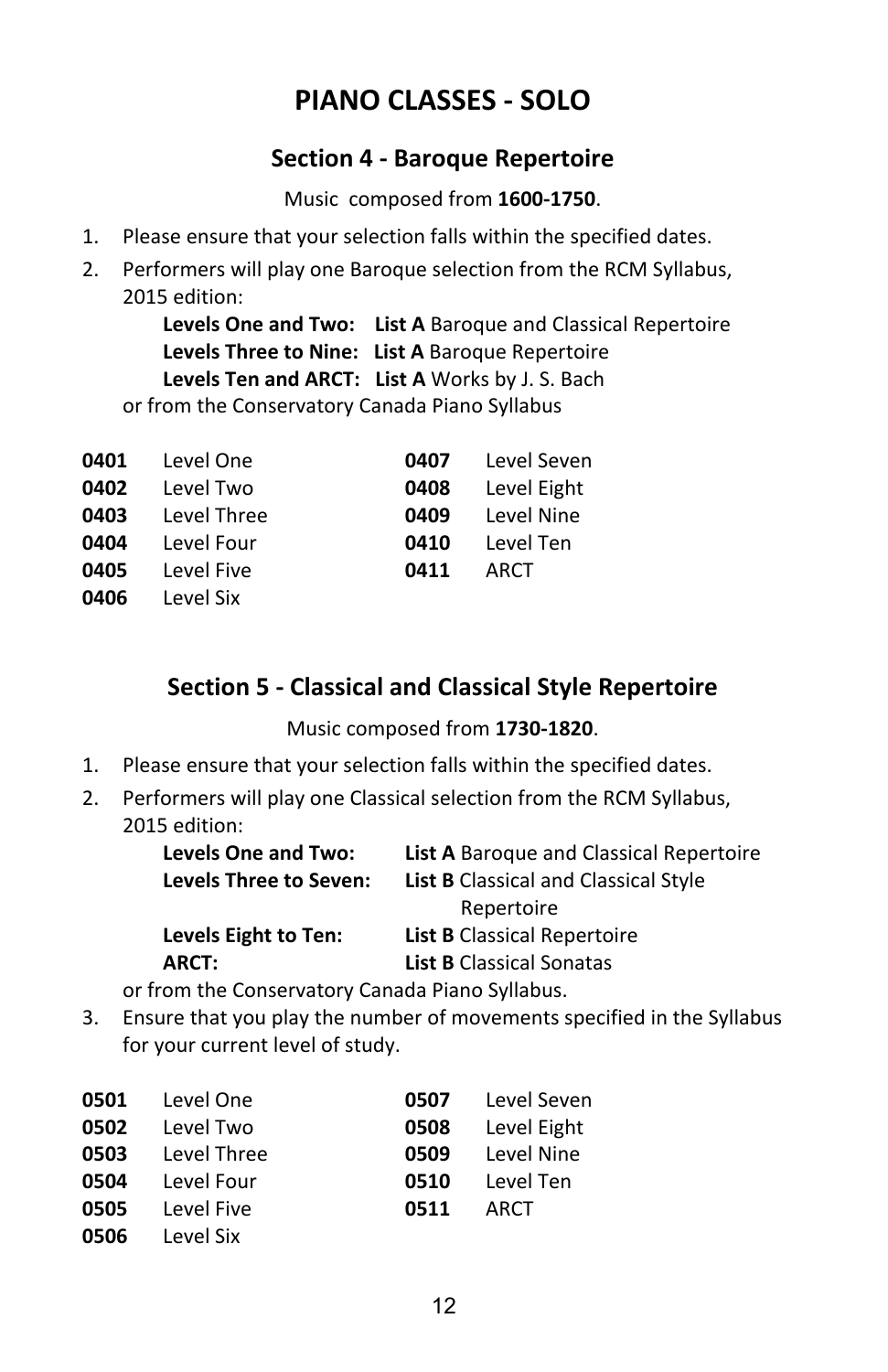### **Section 6 - Romantic Repertoire**

Music composed from **1815-1910**.

- 1. Please ensure that your selection falls within the specified dates.
- 2. Performers will play one selection from the RCM Syllabus, 2015 edition:

**Levels One and Two: List B** Romantic composers only **Levels Three to Seven: List C** Romantic composers only **Levels Eight to ARCT: List C** Romantic Repertoire

| 0601 Level One         |                  | 0607 Level Seven      |
|------------------------|------------------|-----------------------|
| 0602 Level Two         | 0608             | Level Eight           |
| 0603 Level Three       |                  | 0609 Level Nine       |
| 0604 Level Four        |                  | <b>0610</b> Level Ten |
| <b>0605</b> Level Five | <b>0611 ARCT</b> |                       |
| <b>0606</b> Level Six  |                  |                       |

## **Section 7 - Post-Romantic, 20�� & 21�� Century Repertoire**

Music composed from **1910 until the present.**

- 1. Please ensure that your selection falls within the specified dates.
- 2. All selections are to be chosen from the RCM Piano Syllabus, 2015 edition.

| Levels One and Two:           | List B: Post-Romantic, 20 <sup>th</sup> and 21 <sup>st</sup> Century |
|-------------------------------|----------------------------------------------------------------------|
|                               | composers only                                                       |
| <b>Levels Three to Seven:</b> | List C: Post-Romantic, 20 <sup>th</sup> and 21 <sup>st</sup> Century |
|                               | composers only                                                       |
| <b>Levels Eight and Nine:</b> | List D: Post-Romantic, 20 <sup>th</sup> and 21 <sup>st</sup> Century |
|                               | Repertoire                                                           |

3. If the composer is Canadian, please consider entering in Section 8, Canadian Composers.

| 0701               | Level One               | 0706 | Level Six                                           |
|--------------------|-------------------------|------|-----------------------------------------------------|
| 0702               | Level Two               | 0707 | Level Seven                                         |
| 0703               | Level Three             | 0708 | Level Eight                                         |
| 0704               | Level Four              | 0709 | Level Nine                                          |
| 0705               | Level Five              |      |                                                     |
|                    |                         |      |                                                     |
|                    | 0710 D Level Ten        |      | <b>List D:</b> Post-Romantic, Impressionist and     |
| <b>0711 D</b> ARCT |                         |      | Early 20 <sup>th</sup> Century Repertoire           |
|                    | <b>0710 E</b> Level Ten |      | <b>List E:</b> $20th$ and $21st$ Century Repertoire |
| 0711 E             | ARCT                    |      |                                                     |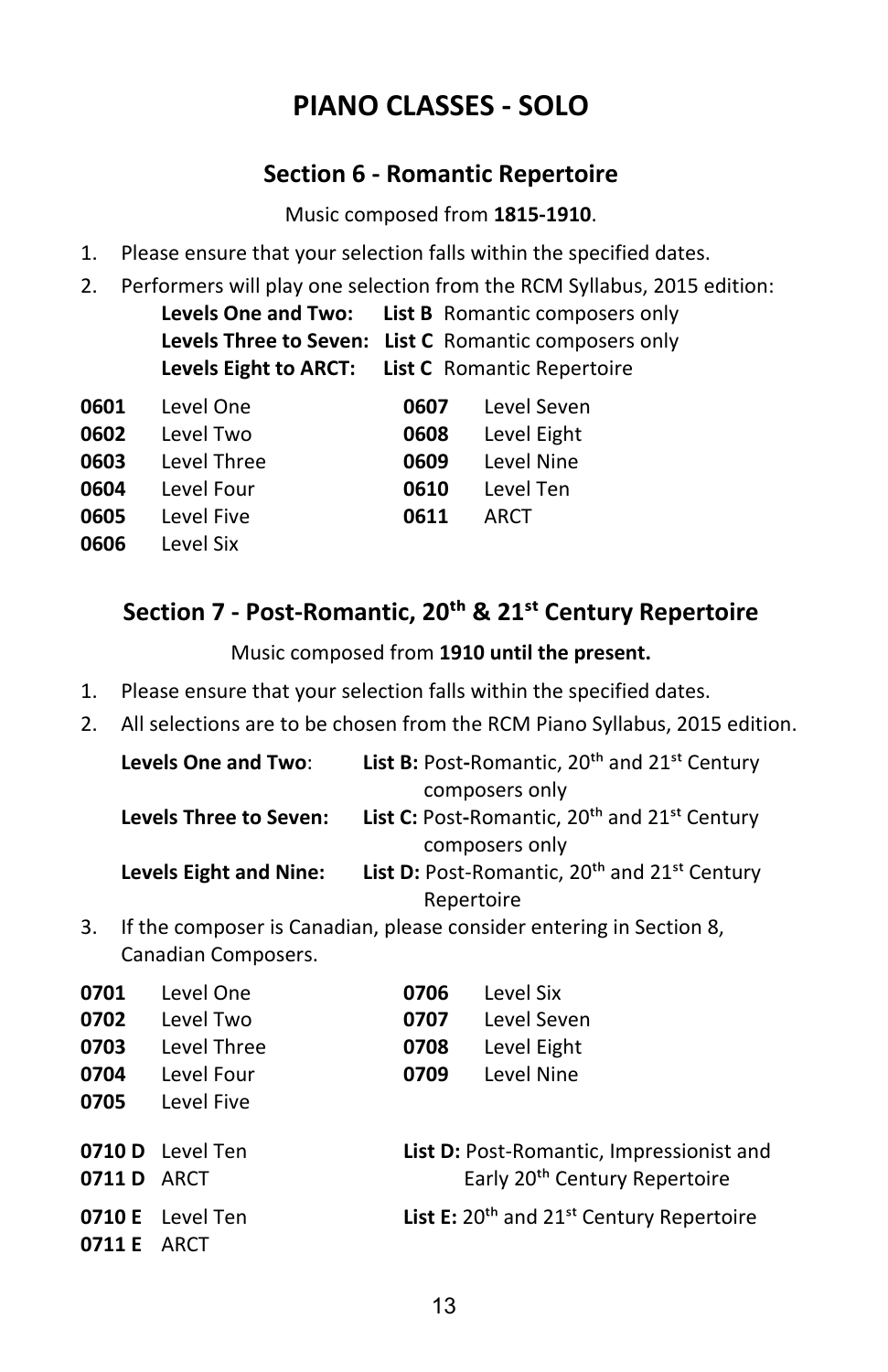### **Section 8 - Canadian Composers**

Music written by a composer who was born or raised in Canada, or has composed music in Canada, and is generally considered to be a Canadian composer.

- 1. Performers may select from the following: RCM Piano Syllabus, 2015 edition Conservatory Canada Piano Syllabus Contemporary Showcase Syllabus
- 2. **Études are restricted to the Piano Études class.**
- 3. Time limit: 10 minutes

|      | <b>0800 A</b> Preparatory A | 0806 | Level Six   |
|------|-----------------------------|------|-------------|
|      | <b>0800 B</b> Preparatory B | 0807 | Level Seven |
| 0801 | Level One                   | 0808 | Level Eight |
| 0802 | Level Two                   | 0809 | Level Nine  |
| 0803 | Level Three                 | 0810 | Level Ten   |
| 0804 | Level Four                  | 0811 | ARCT        |
| 0805 | Level Five                  |      |             |

### **Section 9 - Concert Group**

1. The performer must play two contrasting selections suitable for a concert performance. Performers may select from the following:

> RCM Piano Syllabus, 2015 edition Current RCM Popular Selections listing (and Addendums) Conservatory Canada Classical Piano Syllabus Conservatory Canada Contemporary Idioms Syllabus

- 2. **Piano Études are not permitted as one of the selections.**
- 3. Ensure that you play the number of movements specified in the Syllabus for your current level of study.
- 4. Time limits: Levels Seven and Eight: 10 minutes Levels Nine, Ten and ARCT: 15 minutes
- **0907** Level Seven
- **0908** Level Eight
- **0909** Level Nine
- **0910** Level Ten
- **0911** ARCT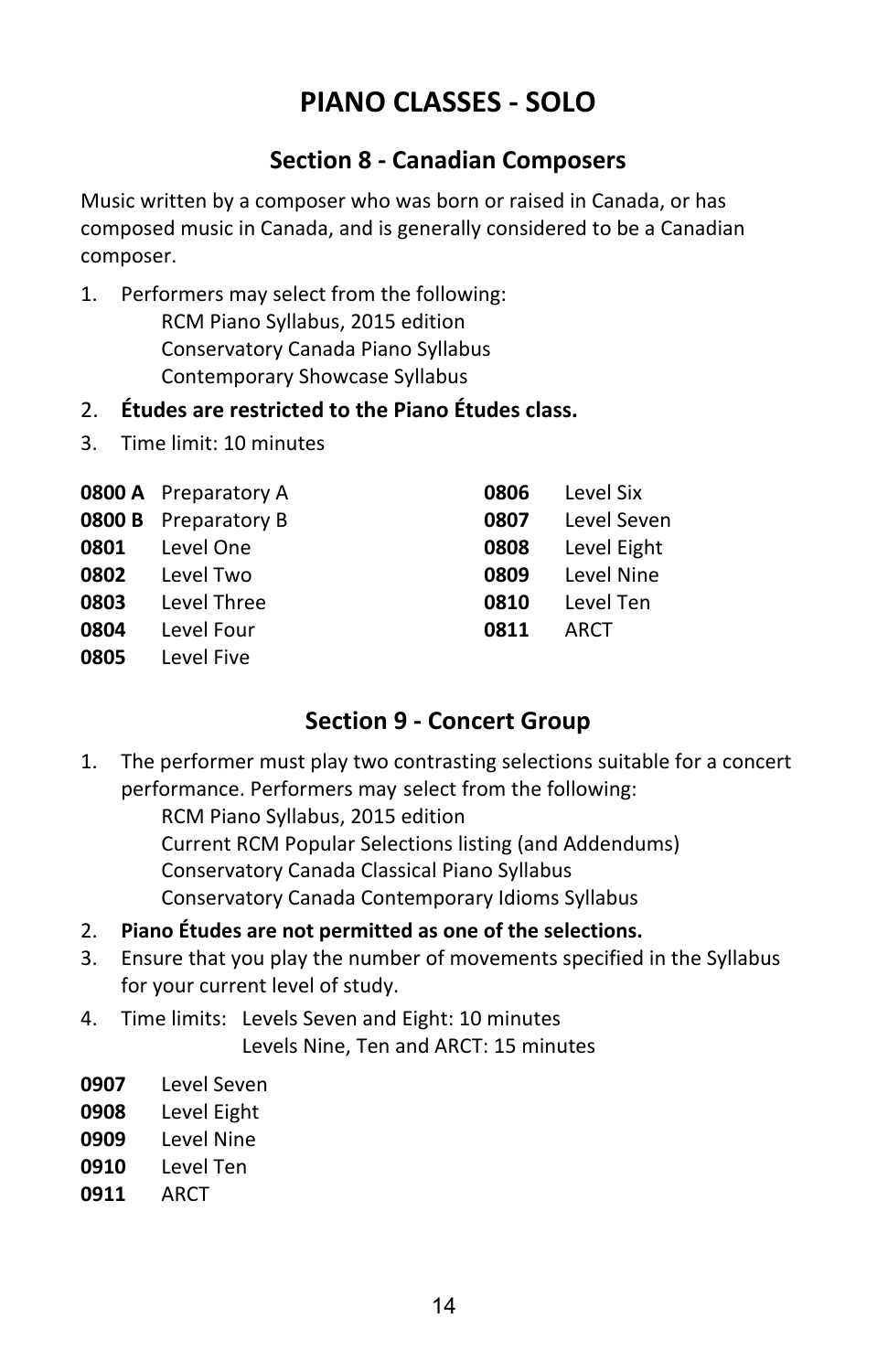### **Section 10 - Piano Études**

Memorization is not required.

- 1. The Étude must be chosen from the RCM Piano Syllabus, 2015 edition: **Levels One to Ten**: Études lists **ARCT: List F** Concert Études
- 2. Substitutions are NOT permitted in this section.

|      | 1001 Level One   |      | 1007 Level Seven |
|------|------------------|------|------------------|
|      | 1002 Level Two   |      | 1008 Level Eight |
|      | 1003 Level Three |      | 1009 Level Nine  |
|      | 1004 Level Four  |      | 1010 Level Ten   |
| 1005 | Level Five       | 1011 | ARCT             |
| 1006 | Level Six        |      |                  |

### **Section 11 - Popular Selections or Teacher's Choice**

Memorization is not required.

- 1. Music may be any popular style (non-classical, jazz, rock, blues, concert, stage, screen, etc.).
- 2. Performers will play one selection from the Popular Selections List Addendum to the RCM Piano Syllabus, 2015 edition, or from any previously published Addendum. The current list can be found online at **www.rcmusic.ca** under the Publications tab.
- 3. A Teacher's Choice selection of comparable length, difficulty and musical quality may be substituted.
- 4. Time limit: 5 minutes

|      | <b>1100 A</b> Preparatory A | 1106 | Level Six   |
|------|-----------------------------|------|-------------|
|      | 1100 B Preparatory B        | 1107 | Level Seven |
| 1101 | Level One                   | 1108 | Level Eight |
| 1102 | Level Two                   | 1109 | Level Nine  |
| 1103 | Level Three                 | 1110 | Level Ten   |
| 1104 | Level Four                  | 1111 | ARCT        |
| 1105 | Level Five                  | 1112 | Open        |
|      |                             |      |             |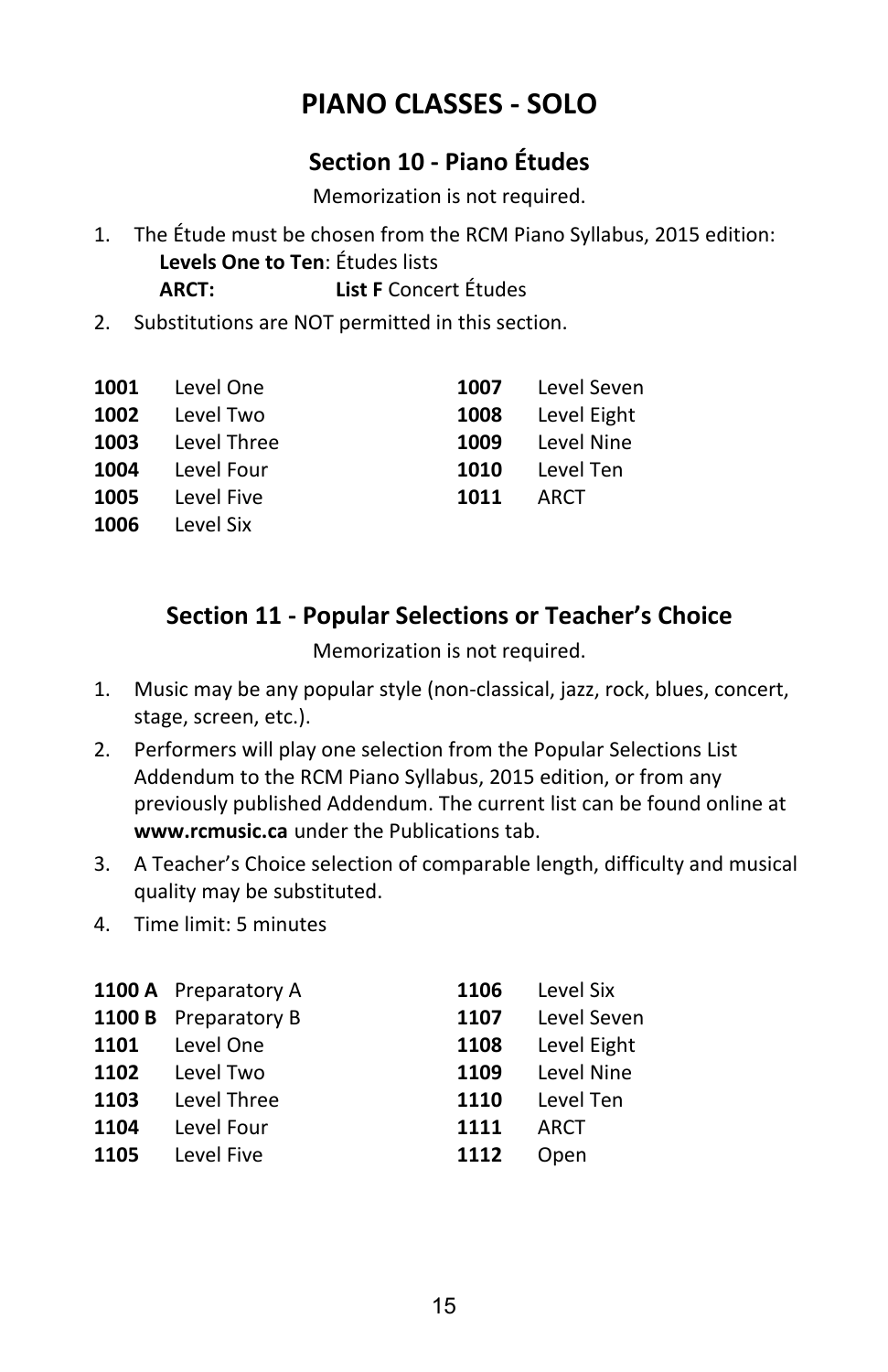### **Section 12 - Original Composition**

Memorization is required.

- 1. The work must be performed by the composer.
- 2. Adjudication will be based on quality, content, style and originality of the work, as well as on performance and score-writing.
- 3. A legible score must be provided for the Adjudicator and mailed to the Festival post office box **14 days before** the Festival begins. The address is P.O. Box 566, Brockville, ON K6V 5V7.
- 4. Time limit: 5 minutes.
- **1200** 8 years & under
- **1201** 10 years & under
- **1202** 12 years & under
- **1203** 14 years & under
- **1204** 16 years & under
- **1205** 18 years & under
- **1206** Open

### **Section 13 - Piano/Vocal Self-Accompaniment**

Memorization is not required.

- 1. The pianist will sing one selection and accompany himself/herself on the piano.
- 2. A microphone will not be permitted.
- 3. This will not be considered a Voice Adjudication class.
- **1301** 10 years & under
- **1302** 12 years & under
- **1303** 14 years & under
- **1304** 16 years & under
- **1305** 18 years & under
- **1306** Open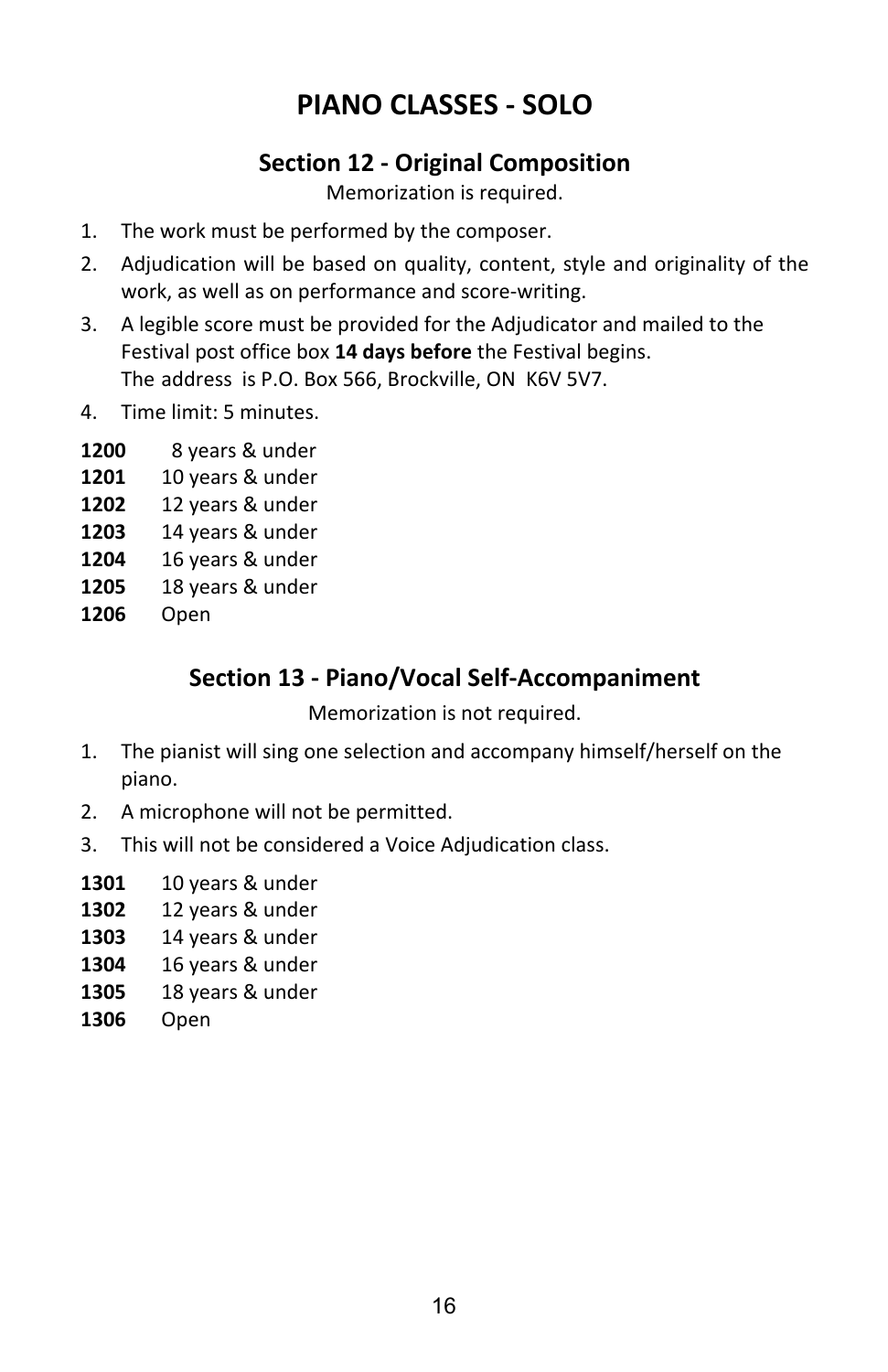### **Section 14 - Piano Accompaniment**

Memorization is not required.

- 1. The pianist must provide his/her own vocal or instrumental soloist.
- 2. The level of difficulty will be determined by the level of the piece chosen by the soloist.
- 3. The Adjudicator will judge how effectively the pianist accompanies the soloist.

| 1401 | Intermediate | Levels 5 to 8   |
|------|--------------|-----------------|
| 1402 | Advanced     | Levels 9 and 10 |

### **Section 15 - Piano Theme and Variations**

Memorization is required.

- 1. Performers will play one selection as written from the list provided and then create a minimum of three interpretive variations. These variations could include changes in melody, rhythm, harmony, meter, key, genre etc.
- 2. The list of selections will be available on separate sheets mailed to the teachers, and also on the website: **www.brockvillelionsmusicfestival.com**
- 3. The performer will be adjudicated based on: a) the technical performance of the original selection b) the creativity and overall musicality of the variations
- 4. The music for the original selections will be provided for the adjudicator by the Festival Committee. Written music does not need to be submitted for the variations.
- 5. Time Limit: 5 minutes
- **1501** 10 years & under
- **1502** 14 years & under
- **1503** 18 years & under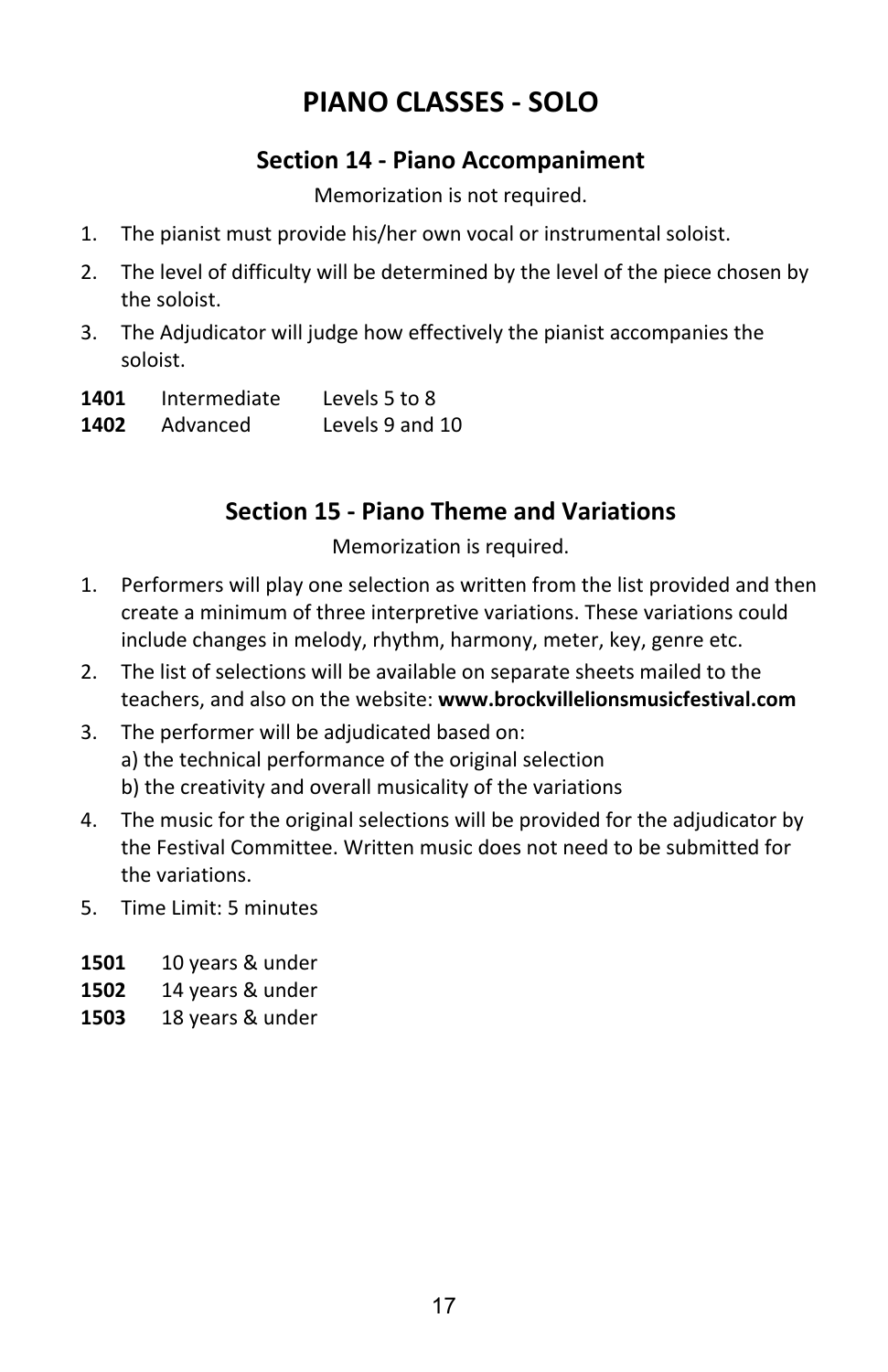## **PIANO CLASSES - ENSEMBLE**

### **Section 16 - Piano Duet**

Memorization is not required.

- 1. Performers will play one selection. Time limit: 10 minutes
- 2. Enter the level of the more advanced of the two players.

|      | <b>1600 A</b> Preparatory A | 1606 | Level Six   |
|------|-----------------------------|------|-------------|
|      | <b>1600 B</b> Preparatory B | 1607 | Level Seven |
| 1601 | Level One                   | 1608 | Level Eight |
| 1602 | Level Two                   | 1609 | Level Nine  |
| 1603 | Level Three                 | 1610 | Level Ten   |
| 1604 | Level Four                  | 1611 | ARCT        |
| 1605 | Level Five                  | 1612 | Open        |
|      |                             |      |             |

### **Section 17 - Teacher/Student Duet**

Memorization is not required.

- 1. A teacher will perform the Teacher Part (duet accompaniment part) while his/her student performs the Student Part (or solo) at a level appropriate for the student.
- 2. Teachers may enter classes more than once at each level.
- 3. Each student may enter this section only once.

|      | <b>1700 A</b> Preparatory A | 1706 | Level Six   |
|------|-----------------------------|------|-------------|
|      | 1700 B Preparatory B        | 1707 | Level Seven |
| 1701 | Level One                   | 1708 | Level Eight |
|      | 1702 Level Two              | 1709 | Level Nine  |
| 1703 | Level Three                 | 1710 | Level Ten   |
| 1704 | Level Four                  | 1711 | ARCT        |
| 1705 | Level Five                  | 1712 | Open        |
|      |                             |      |             |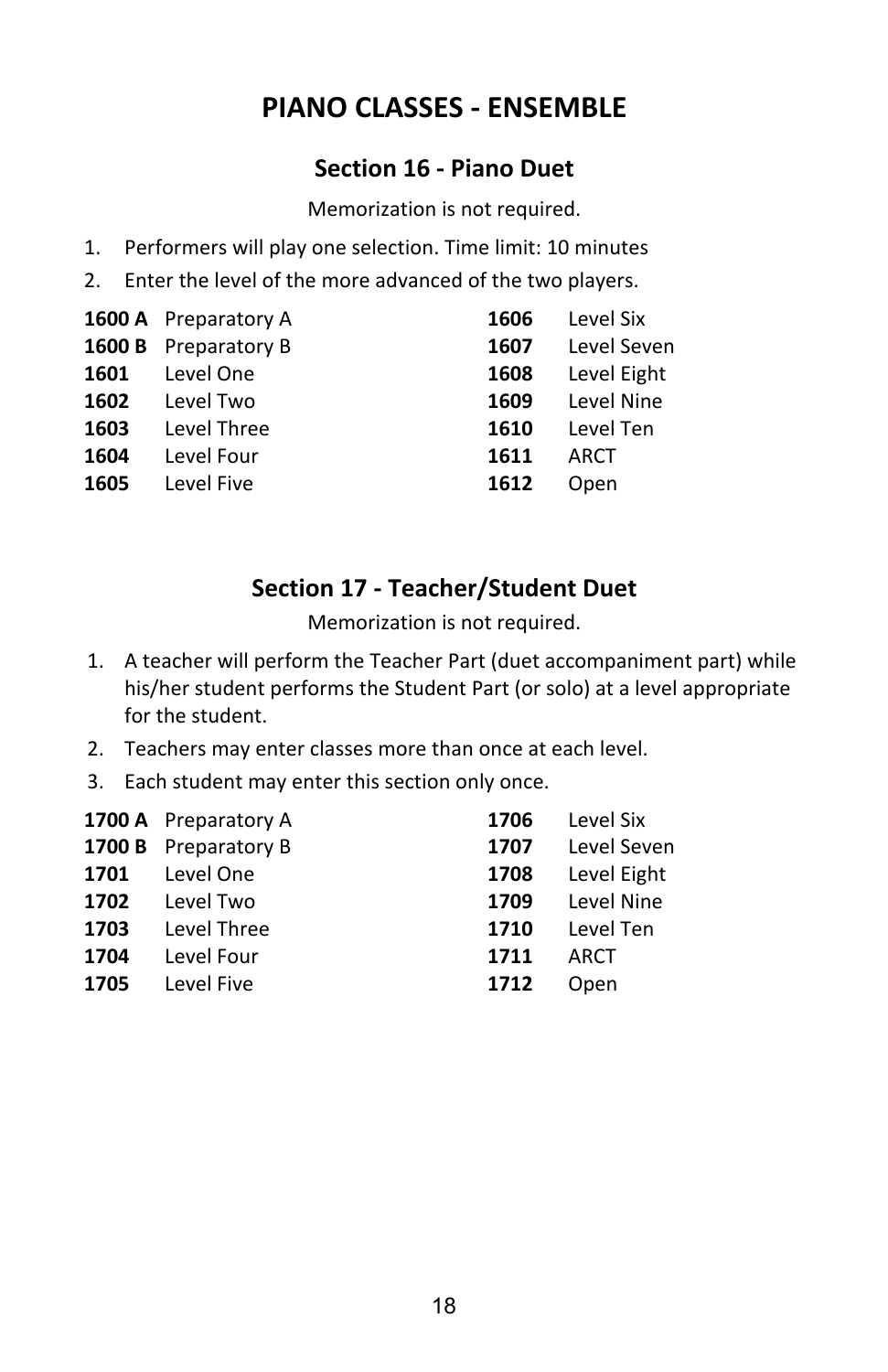## **PIANO CLASSES - ENSEMBLE**

## **Section 18 - Adult/Student Duet**

Memorization is not required.

- 1. An adult is defined as a member of the student's family (such as parent, grandparent, older sibling, aunt, uncle, cousin or guardian).
- 2. The adult must not be the student's teacher.
- 3. Each student may enter this section only once.

|      | <b>1800 A</b> Preparatory A | 1806 | Level Six   |
|------|-----------------------------|------|-------------|
|      | 1800 B Preparatory B        | 1807 | Level Seven |
| 1801 | Level One                   | 1808 | Level Eight |
| 1802 | Level Two                   | 1809 | Level Nine  |
| 1803 | Level Three                 | 1810 | Level Ten   |
| 1804 | Level Four                  | 1811 | ARCT        |
| 1805 | Level Five                  | 1812 | Open        |
|      |                             |      |             |

## **Section 19 - Piano Trio**

Memorization is not required.

- 1. Performers will play one selection. Time limit: 10 minutes
- 2. Performers are limited to entry in one piano trio class.
- 3. Enter the level of the most advanced of the three players.

|      | <b>1900 A</b> Preparatory A | 1906 | Level Six   |
|------|-----------------------------|------|-------------|
|      | <b>1900 B</b> Preparatory B | 1907 | Level Seven |
| 1901 | Level One                   | 1908 | Level Eight |
| 1902 | Level Two                   | 1909 | Level Nine  |
| 1903 | Level Three                 | 1910 | Level Ten   |
| 1904 | Level Four                  | 1911 | ARCT        |
| 1905 | Level Five                  | 1912 | Open        |
|      |                             |      |             |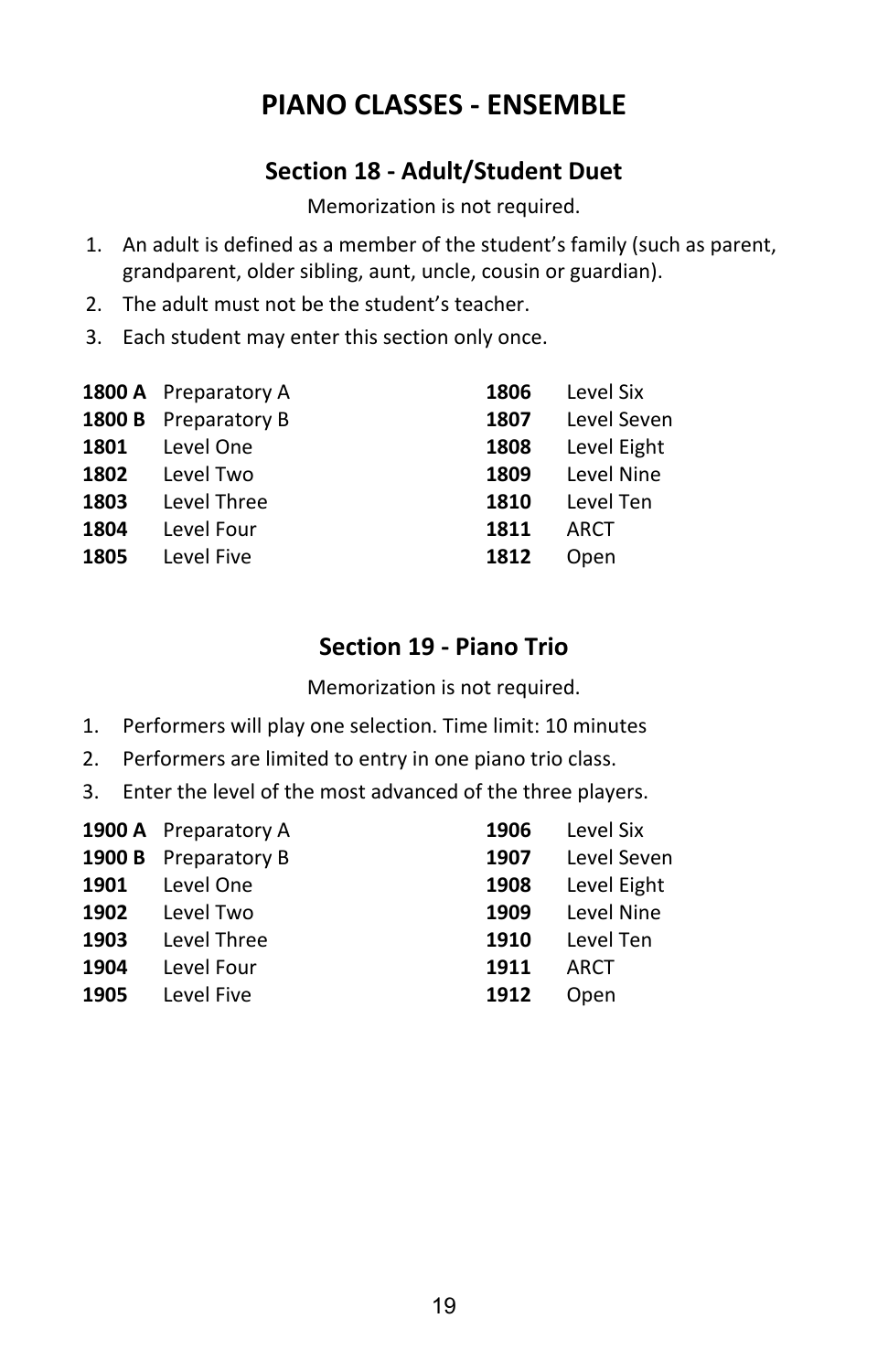## **CHORAL CLASSES**

- 1. Choral selections may be unaccompanied, or accompanied by any non amplified instrument. Recorded music will not be permitted, unless stated otherwise.
- 2. Seating for choirs, their conductors and chaperones is arranged in the auditorium. Therefore it is important to report accurately the group numbers on the entry form to facilitate appropriate seating.
- 3. There is no area for a warm-up rehearsal at the venue**.**
- 4. All choir members must be seated in the auditorium at least 10 minutes before the scheduled class time.
- 5. Choirs may do a brief warm-up exercise on stage which will not be considered in the adjudication.
- 6. Directors introduce their groups and selections. For school groups, introductory remarks must be limited to piece selection and composer.
- 7. Harmony means that a combination of two or more notes must be sung simultaneously.
- 8. When harmony is required, at least two thirds of the piece should be sung in harmony.

### **Section 31 - Elementary and Intermediate School Choirs**

#### **Groups with fewer than 13 singers must enter a vocal ensemble class.**

| 3100 | <b>Primary Choirs</b><br>(Grades 1-3)                                                | One selection sung in unison                                                              |
|------|--------------------------------------------------------------------------------------|-------------------------------------------------------------------------------------------|
| 3101 | <b>Junior Choirs</b><br>$(Grades 4-6)$                                               | Two contrasting selections: one sung in<br>unison and one in two-part harmony             |
| 3102 | Intermediate<br><b>Choirs, SA</b><br>(Grades 7-8)                                    | Two contrasting selections: one sung in<br>unison and one in two-part harmony             |
| 3103 | Intermediate<br><b>Choirs, SSA</b><br>(Grades 7-8)                                   | Two contrasting selections sung in<br>three-part harmony                                  |
| 3104 | Intermediate<br><b>Choirs, SAB/SATB</b><br>(Grades 7-8)                              | Two contrasting selections sung in<br>three or four-part harmony                          |
| 3105 | <b>Choirs from</b><br><b>Small Schools</b><br>(fewer than 50)<br>pupils, Grades 1-8) | Two contrasting selections: one sung in<br>unison and one in two or three-part<br>harmony |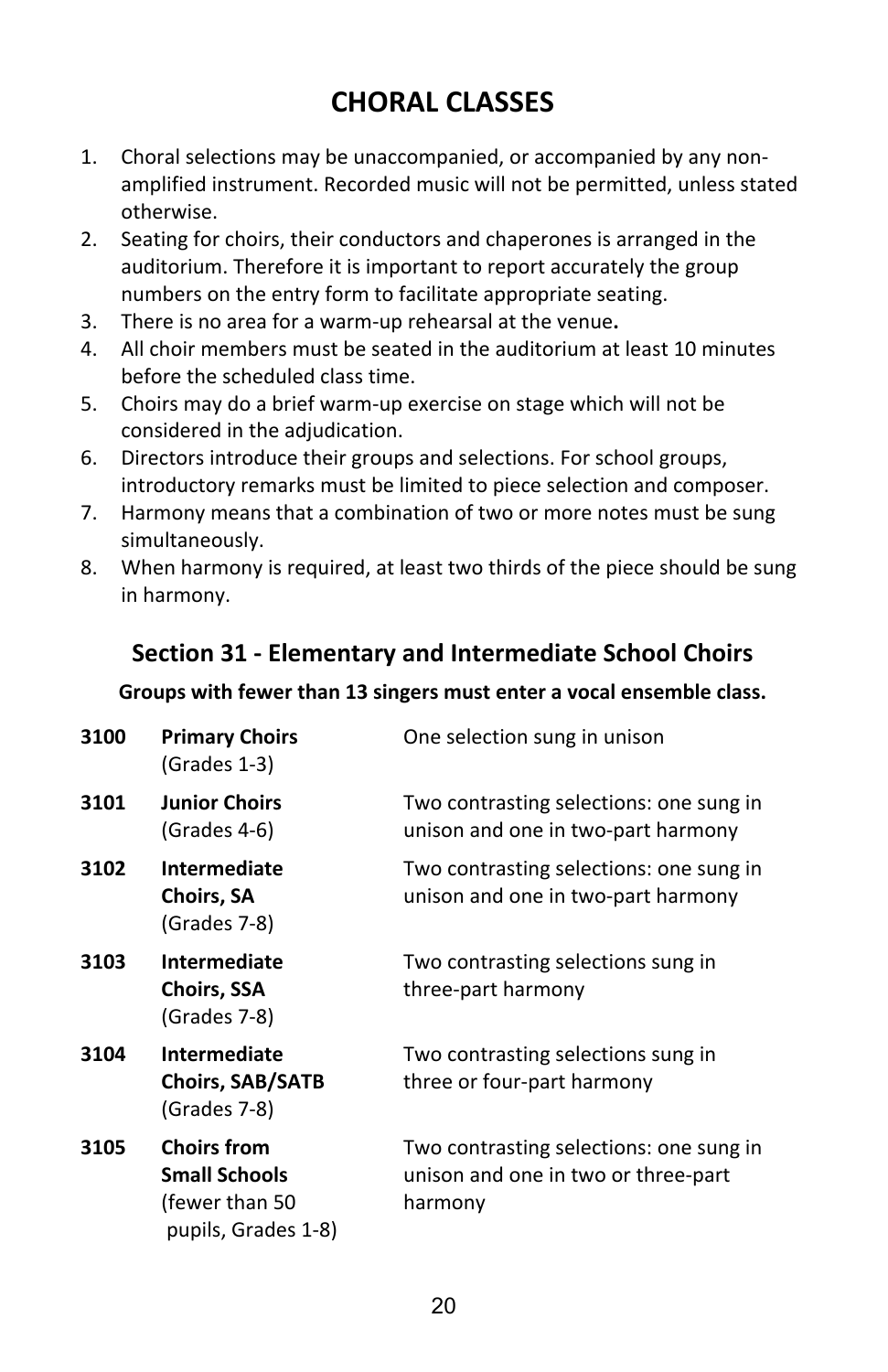## **CHORAL CLASSES**

## **Section 32 - Senior School Choirs**

#### **Groups with fewer than 13 singers must enter a vocal ensemble class.**

1. Choirs will sing the designated test piece and one contrasting selection. The test piece list will be mailed to the teachers, and will be available on the Festival website: **www.brockvillelionsmusicfestival.com**

| 3201 | Senior Choirs, SSA             | (up to Gr. 12) |
|------|--------------------------------|----------------|
| 3202 | Senior Choirs, SAB and/or SATB | (up to Gr. 12) |

### **Section 33 - School Vocal Ensembles**

#### **An ensemble is a group of 6-12 singers.**

| 3300 | <b>Primary School</b><br><b>Vocal Ensembles</b><br>(Gr. 1-3)                          | One selection sung in unison                                                                |
|------|---------------------------------------------------------------------------------------|---------------------------------------------------------------------------------------------|
| 3301 | <b>Junior School</b><br><b>Vocal Ensembles</b><br>(Gr. 4-6)                           | Two contrasting selections: one<br>sung in unison and one in two-part<br>harmony            |
| 3302 | Intermediate School<br><b>Vocal Ensembles</b><br>(Gr. 7-8)                            | Two contrasting selections: one<br>sung in unison and one in two-part<br>harmony            |
| 3303 | <b>Vocal Ensembles</b><br>for Small Schools<br>(fewer than 50)<br>pupils, Grades 1-8) | Two contrasting selections: one<br>sung in unison and one in two- or<br>three-part harmony  |
| 3304 | <b>Senior School</b><br><b>Vocal Ensembles</b><br>(up to Gr. 12)                      | Two contrasting selections:<br>at least two thirds of each piece<br>must be sung in harmony |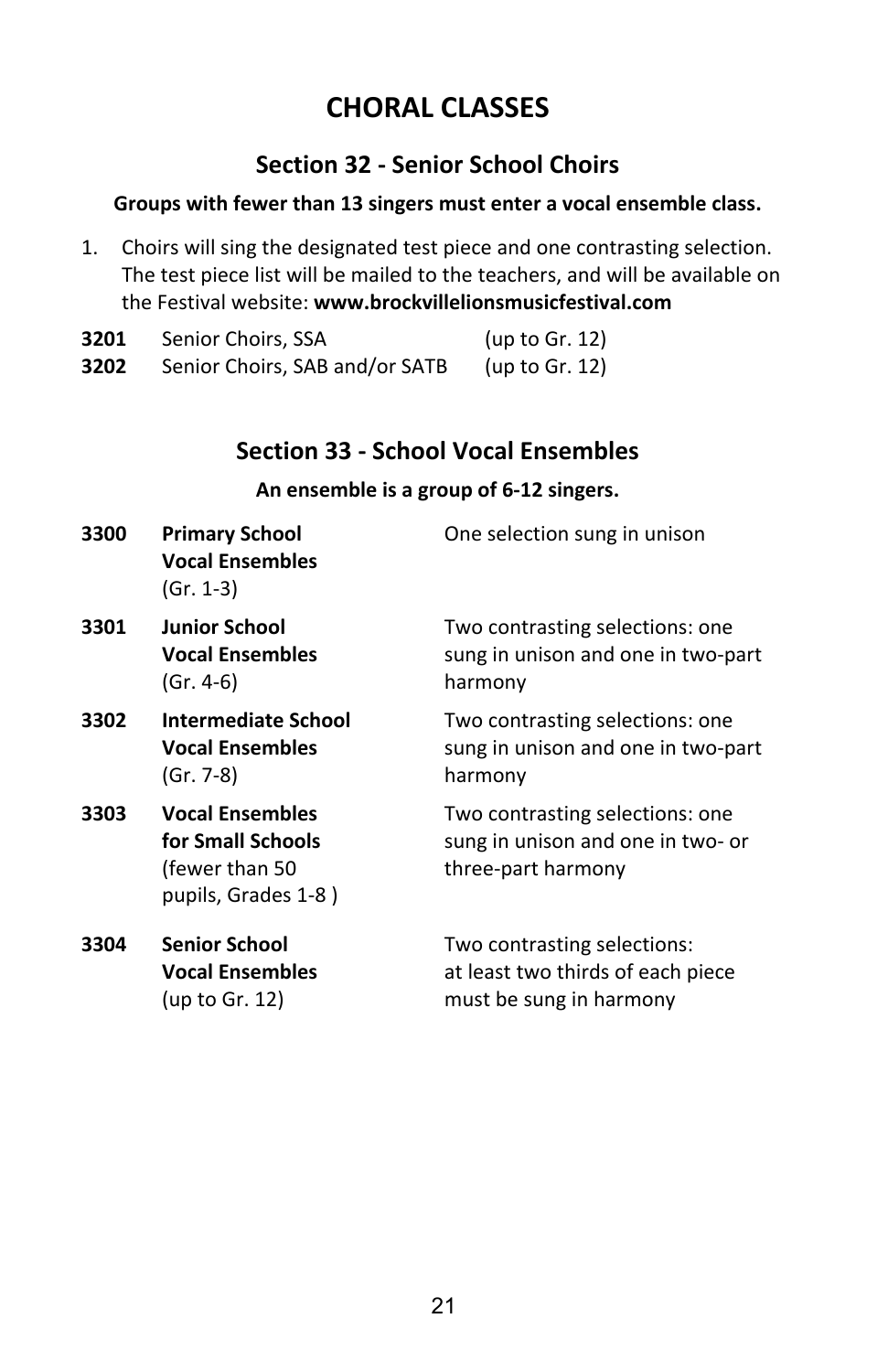## **CHORAL CLASSES**

## **Section 34 - Elementary Classroom Choirs**

- 1. Schools with combined classes (e.g. Grades 2-3) must enter the class for the higher grade.
- 2. All classroom choirs will sing two contrasting selections.

| 3401<br>3402<br>3403                 | Grade One<br>Grade Two<br>Grade Three                               | For these three classes,<br>both selections will be sung in unison.                             |
|--------------------------------------|---------------------------------------------------------------------|-------------------------------------------------------------------------------------------------|
| 3404<br>3405<br>3406<br>3407<br>3408 | Grade Four<br>Grade Five<br>Grade Six<br>Grade Seven<br>Grade Eight | For these five classes,<br>one selection will be sung in unison<br>and one in two-part harmony. |

## **Section 35 - Choral Music from Stage and/or Film**

- 1. School groups should number 13 or more performers.
- 2. Each class will sing one selection from a Stage and/or Film production.
- 3. In this section recorded soundtracks are permitted as accompaniment.
- 4. Microphones will not be permitted.
- **3501** Grades 1-6
- **3502** Grades 1-8 (from small schools)
- **3503** Grades 7 and 8
- **3504** Grades 7-12
- **3505** Grades 9-12

### **Section 36 - Church and Community Choirs**

- 1. Each choir will sing two contrasting selections.
- 2. Class 3606 will sing two contrasting selections from Stage and Film productions.
- 3. Microphones will not be permitted.

| 3601 | <b>Junior Church Choirs</b>     | 19 years & under |
|------|---------------------------------|------------------|
| 3602 | <b>Adult Church Choirs</b>      | Open Class       |
| 3603 | <b>Junior Community Choirs</b>  | 19 years & under |
| 3604 | <b>Community Choirs</b>         | Open Class       |
| 3605 | <b>Barbershop Style Singing</b> | Open Class       |
| 3606 | <b>Community Theatre Chorus</b> | Open Class       |
|      |                                 |                  |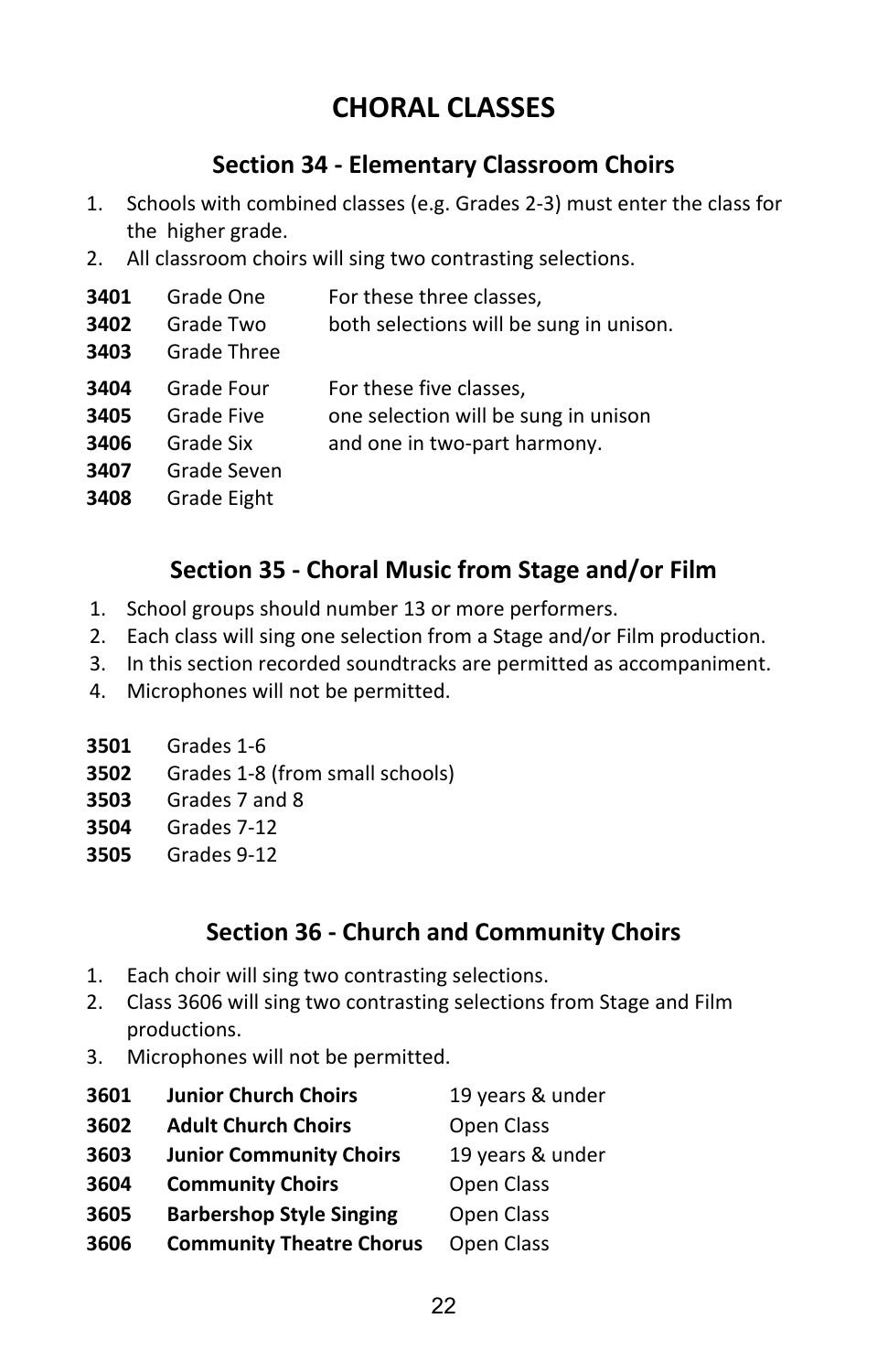#### **Vocal classes are divided by age only. Males and females will sing in the same class appropriate for their age group.**

#### **Entry Limit**

- 1. Performers are limited to five vocal classes. No more than three may be solos.
- 2. Participation in the vocal ensembles in Section 48 counts in the vocal entry limit. Participation in school vocal ensembles, school choirs, community choirs or piano/vocal self-accompaniment does not.
- 3. Performers must not sing in the same class more than once.
- 4. Post-secondary students, regardless of age, must enter Open classes.

#### **Accompaniment**

- 1. Vocal selections may be unaccompanied or accompanied by any non-amplified instrument.
- 2. Recordings and sound tracks will not be permitted.
- 3. Microphones will not be permitted.
- 4. Performers must provide and pay for their own accompanists.

#### **Music Selection**

- 1. Selections are to be chosen from the **2019 RCM Voice Syllabus**.
- 2. Selections chosen by performers are expected to be age and language appropriate and suitable for their vocal range.
- 3. Vocal selections may be transposed to suit the participant's voice unless it is traditionally deemed inappropriate to do so. No other alterations or arrangements of pieces may be used.

#### **Warm-up**

1. There is no area for a warm-up at the venue. Off stage facilities are not available.

#### **Introducing Selections**

- 1. It is expected that performers will introduce themselves and their selections before performing.
- 2. Adjudicators expect performers to know background information about their selections and the genres from which they come.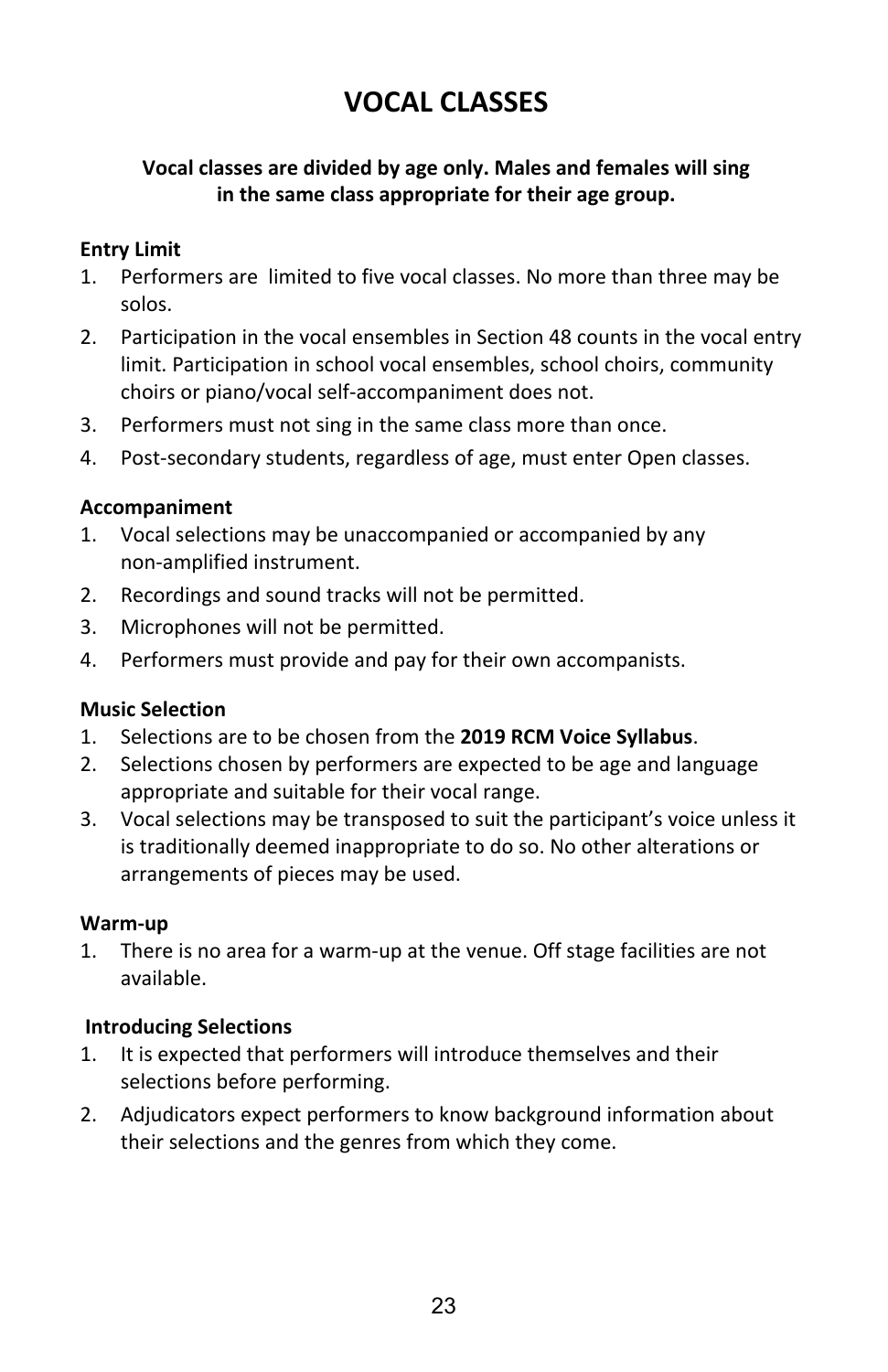### **Section 41 - 20�� - and 21�� - Century Repertoire**

- 1. Performers will sing one selection from the RCM Voice Syllabus, 2019 edition: **Levels 1-6: List B Levels 7-10 and ARCT: List C**
- 2. Songs suitable for other vocal sections of the Syllabus should be entered in those sections; for example, sacred songs should be entered in Section 43.

| 4100    | 8 years & under | 4104 | 16 years & under |  |
|---------|-----------------|------|------------------|--|
| - - - - |                 |      |                  |  |

- 
- **4101** 10 years & under **4105** 18 years & under
- **4102** 12 years & under **4106** Open
- **4103** 14 years & under

### **Section 42 - Folk Songs**

- 1. A folk song, sea shanty or traditional ballad is a song originating among the people of a region and passed down, usually without being written. A folk song may be anonymous or a folk melody arranged by a composer.
- 2. Performers may accompany themselves with any non-amplified instrument or hire an accompanist.
- 3. Performers will sing one selection listed in the 2019 RCM Voice Syllabus or from a published folk song collection. Note: Homeward Bound written by Marta Keen is not a folk song.
- 4. Spirituals should be sung in Section 43, Sacred Music.

| 4200         | 8 years & under              | 4204 | 16 years & under |
|--------------|------------------------------|------|------------------|
| 4201         | 10 years & under             | 4205 | 18 years & under |
|              | <b>4202</b> 12 years & under | 4206 | Open             |
| כחר <i>ו</i> | $11$ your $\Omega$ under     |      |                  |

**4203** 14 years & under

### **Section 43 - Sacred Music**

- 1. Sacred music is defined as religious music for church or devotional use.
- 2. Performers will sing one selection. Time limit: 5 minutes
- 3. Spirituals should be performed in this class, not in Section 42.

| 4300       | 8 years & under              | 4304 | 16 years & under |
|------------|------------------------------|------|------------------|
|            | <b>4301</b> 10 years & under | 4305 | 18 years & under |
|            | <b>4302</b> 12 years & under | 4306 | Open             |
| $\sqrt{2}$ | 44. 0.                       |      |                  |

**4303** 14 years & under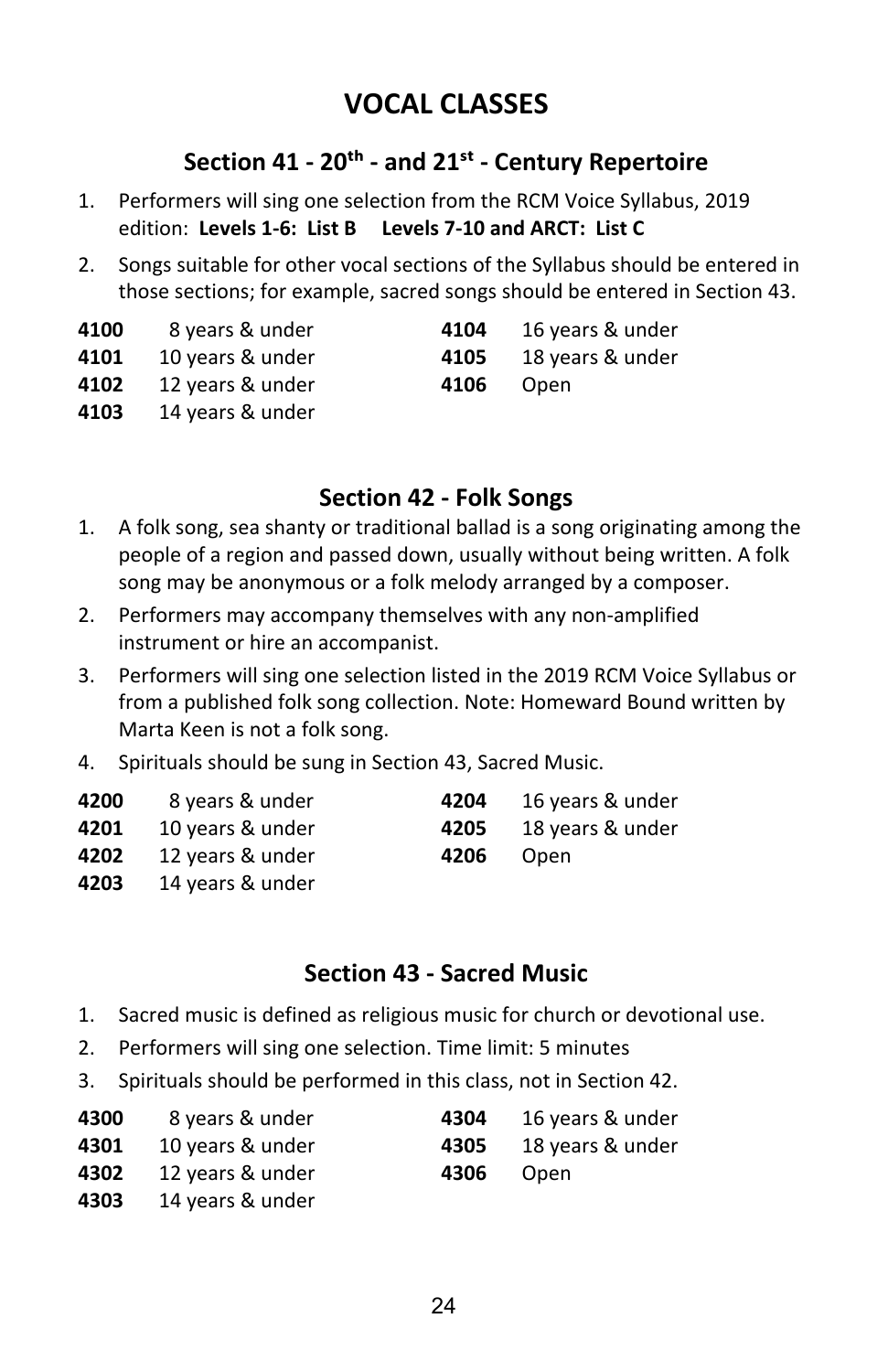### **Section 44 - Music from Stage and Film**

- 1. Selections must have been performed in musical theatre stage productions or films.
- 2. Selections should be suitable for the performer's voice range and age level.
- 3. Lyrics must be appropriate for a general audience.
- 4. Performers may accompany themselves with any non-amplified instrument or hire an accompanist.
- 5. Minimal costumes, one stage prop (e.g. a stool) and one hand prop of a respectable nature are permitted, as long as no set-up is required. No theatrical make-up may be used. Costumes and props will not be judged.
- 6. Gestures, movements and actions are expected and should reflect the character singing the song.
- 7. Performers will sing one selection. Time limit: 5 minutes
- 8. Performers must know background information about the selection, the character and the story line of the musical.

| 4400 | 8 years & under  | 4404 | 16 years & under |
|------|------------------|------|------------------|
| 4401 | 10 years & under | 4405 | 18 years & under |
| 4402 | 12 years & under | 4406 | Open             |
| 4403 | 14 years & under |      |                  |

### **Section 45 - Canadian Composers**

- 1. Performers will sing one selection written by a composer who was born or raised in Canada, or who has composed music in Canada, and is generally considered to be a Canadian composer.
- 2. Selections should be suitable for the age of the performer.
- 3. Selections must be chosen from the Contemporary Showcase Syllabus found online at **www.acnmp.ca** or from the 2019 RCM Voice Syllabus.

| 4500 | 8 years & under  |
|------|------------------|
| 4501 | 10 years & under |

- **4502** 12 years & under **4506** Open
- **4503** 14 years & under
- **4500** 8 years & under **4504** 16 years & under
- **4501** 10 years & under **4505** 18 years & under
	-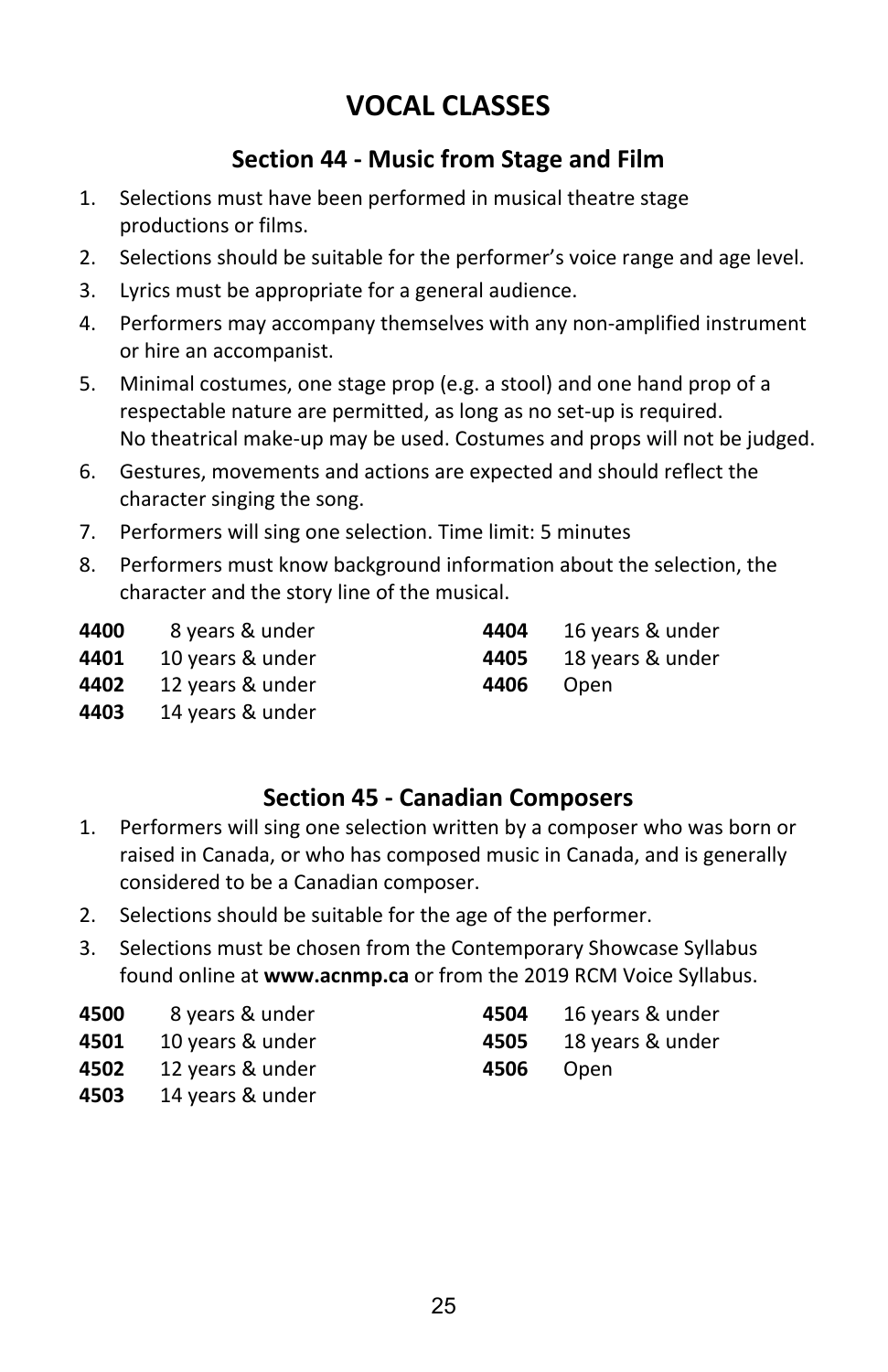## **Section 46 - Pop Music Classics: from the 20's to the 60's**

- 1. Selections must be of the "easy listening" style and chosen from songs popular in the period from the 1920's to the 1960's.
- 2. Selections must not have been written originally for a musical, stage production, animated film, movie musical or revue.
- 3. Performers may accompany themselves with any non-amplified instrument or hire an accompanist.
- 4. Selections should be suitable for the age of the performer.
- 5. Selections should be transposed into a key suitable for the performer's vocal range.
- **4600** 8 years & under **4600**
- **4601** 10 years & under **46**
- **4602** 12 years & under 4606 Ope
- **4603** 14 years & under

| 604 | 16 years & under |
|-----|------------------|
| 605 | 18 years & under |
| 606 | Onen             |

## **Section 47 - Vocal Solo, Original Composition**

- 1. Music must be an original composition, written and sung by the composer. The lyrics must be appropriate for a general audience.
- 2. Performers may accompany themselves with any non-amplified instrument or hire an accompanist.
- 3. A legible score must be provided for the Adjudicator and mailed to the Festival post office box **14 days before** the Festival begins. The address is P.O. Box 566, Brockville, ON K6V 5V7.

| 4702 12 years & under | <b>4705</b> 18 years & under |
|-----------------------|------------------------------|
|                       |                              |

- **4703** 14 years & under **4706** Open
- **4704** 16 years & under

## **Section 48 - Concert Art Songs**

- 1. Selections will be the performer's own choice of two contrasting songs in two different languages, one of which may be English.
- **4801** 18 years & under (minimum of age 16)
- **4802** Open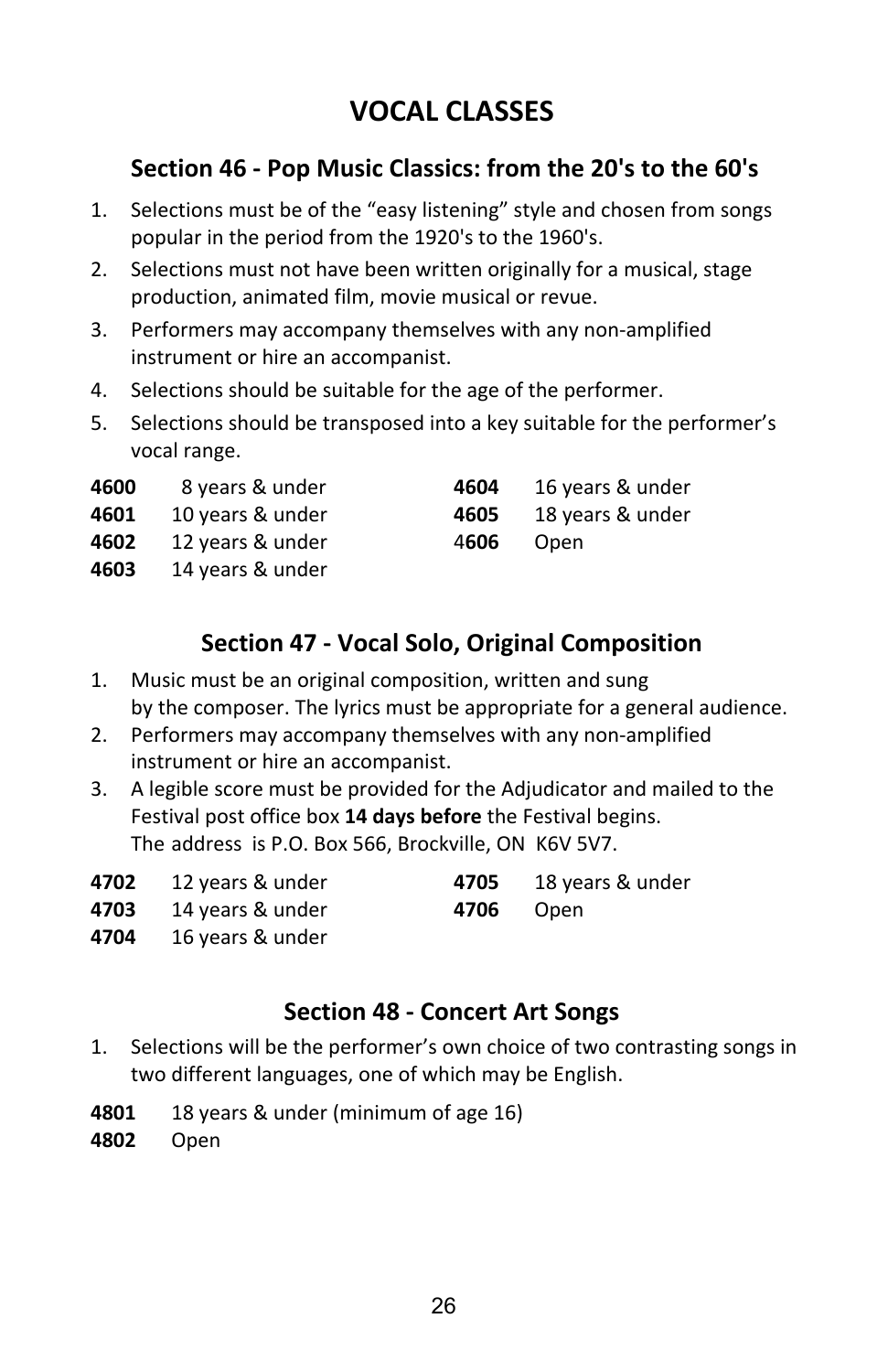### **Section 49 - Vocal Ensembles**

- 1. At least two thirds of the selection must be sung in harmony. This rule does not apply for Stage and Film duets, trios and ensembles (classes 4812, 4813, 4814 and 4816). All other classes must follow the rule.
- 2. On the entry form, indicate the age category of the oldest performer. See page 30 for the letters indicating age categories.

| 4902 | Duet<br>General                          | One selection<br>Time limit: 5 minutes               |
|------|------------------------------------------|------------------------------------------------------|
| 4912 | Duet<br>Stage and Film                   | One selection<br>Time limit: 5 minutes               |
| 4903 | Trio<br>General                          | One selection<br>Time limit: 5 minutes               |
| 4913 | Trio<br>Stage and Film                   | One selection<br>Time limit: 5 minutes               |
| 4904 | Quartet, Quintet<br>General              | One selection<br>Time limit: 5 minutes               |
| 4914 | Quartet, Quintet<br>Stage and Film       | One selection<br>Time limit: 5 minutes               |
| 4905 | Quartet<br>Barbershop                    | Two contrasting selections<br>Time limit: 10 minutes |
| 4906 | Ensemble (6-12 voices)<br>General        | Two contrasting selections<br>Time limit: 10 minutes |
| 4916 | Ensemble (6-12 voices)<br>Stage and Film | Two contrasting selections<br>Time limit: 10 minutes |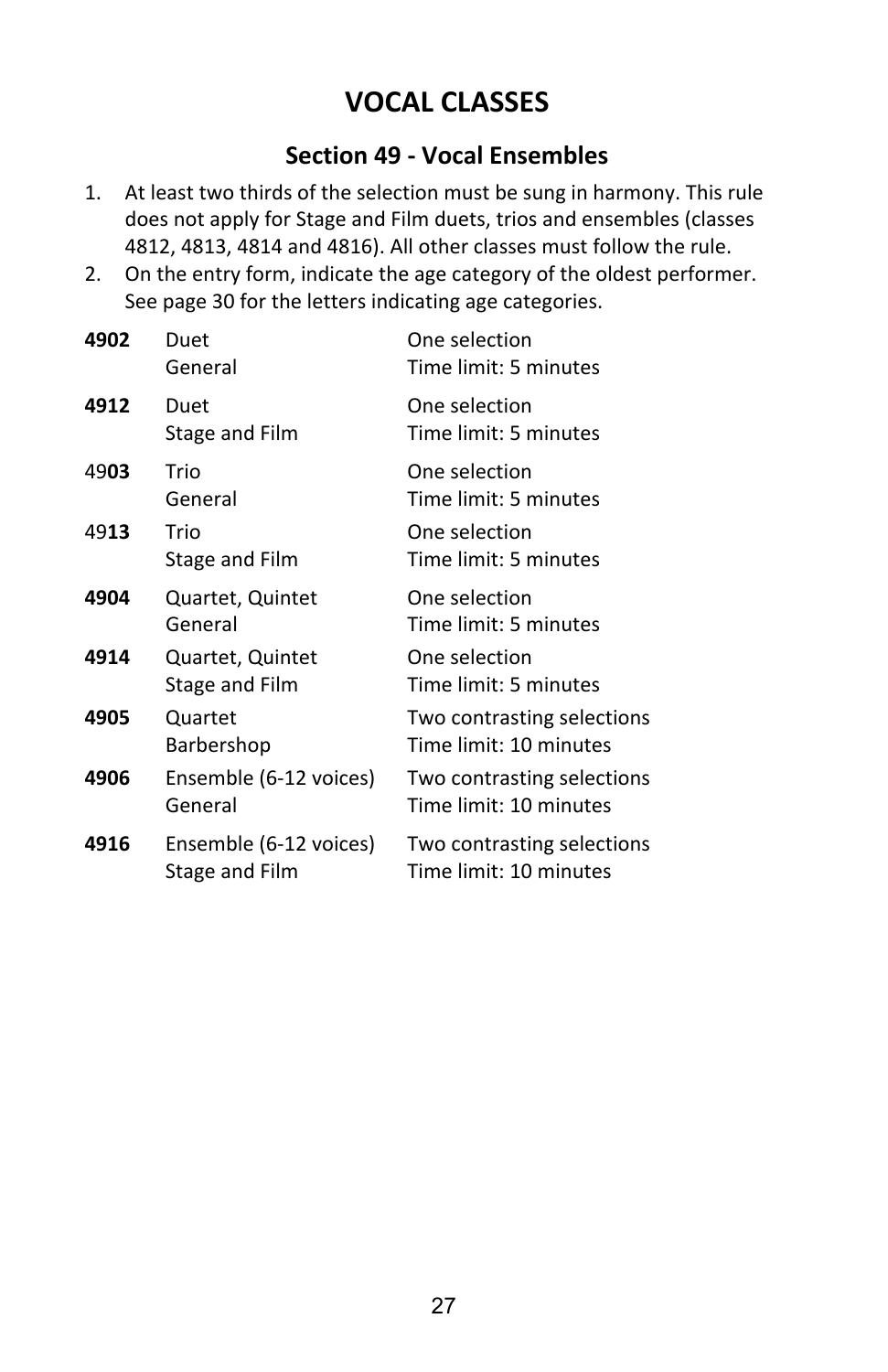## **BAND CLASSES**

#### **Groups with fewer than 13 players must enter an instrumental ensemble class.**

#### **Entry Limit**

1. A band must enter only one class in each section.

#### **Repertoire**

- 1. Bands must not perform a selection that they have performed in this Festival in the past two years.
- 2. Conductors are asked to mark bar numbers at the beginning of each line on the score that will be given to the adjudicator.

#### **Equipment**

- 1. The Festival Committee will provide chairs for band members.
- 2. Band conductors are to arrange all music stand and percussion needs for their performances.

#### **Seating**

- 1. Seating for bands, their conductors and chaperones is arranged in the auditorium. Therefore it is important to report accurately the group numbers on the entry form to facilitate appropriate seating.
- 2. All band members must be seated in the auditorium at least 10 minutes before the scheduled class time.

#### **Introducing Selections**

1. Directors introduce their groups and selections. For school groups, introductory remarks must be limited to piece selection and composer.

#### **Time Limit and Warm-up**

1. The time limit specified in each section includes setting up on stage, tuning, warm-up and performance. The warm-up will not be considered in the adjudication.

#### **Evaluation**

1. For school bands, a Lions Shield may be awarded to the Best-in-Class at the discretion of the Adjudicator. See page 35 for Shield categories.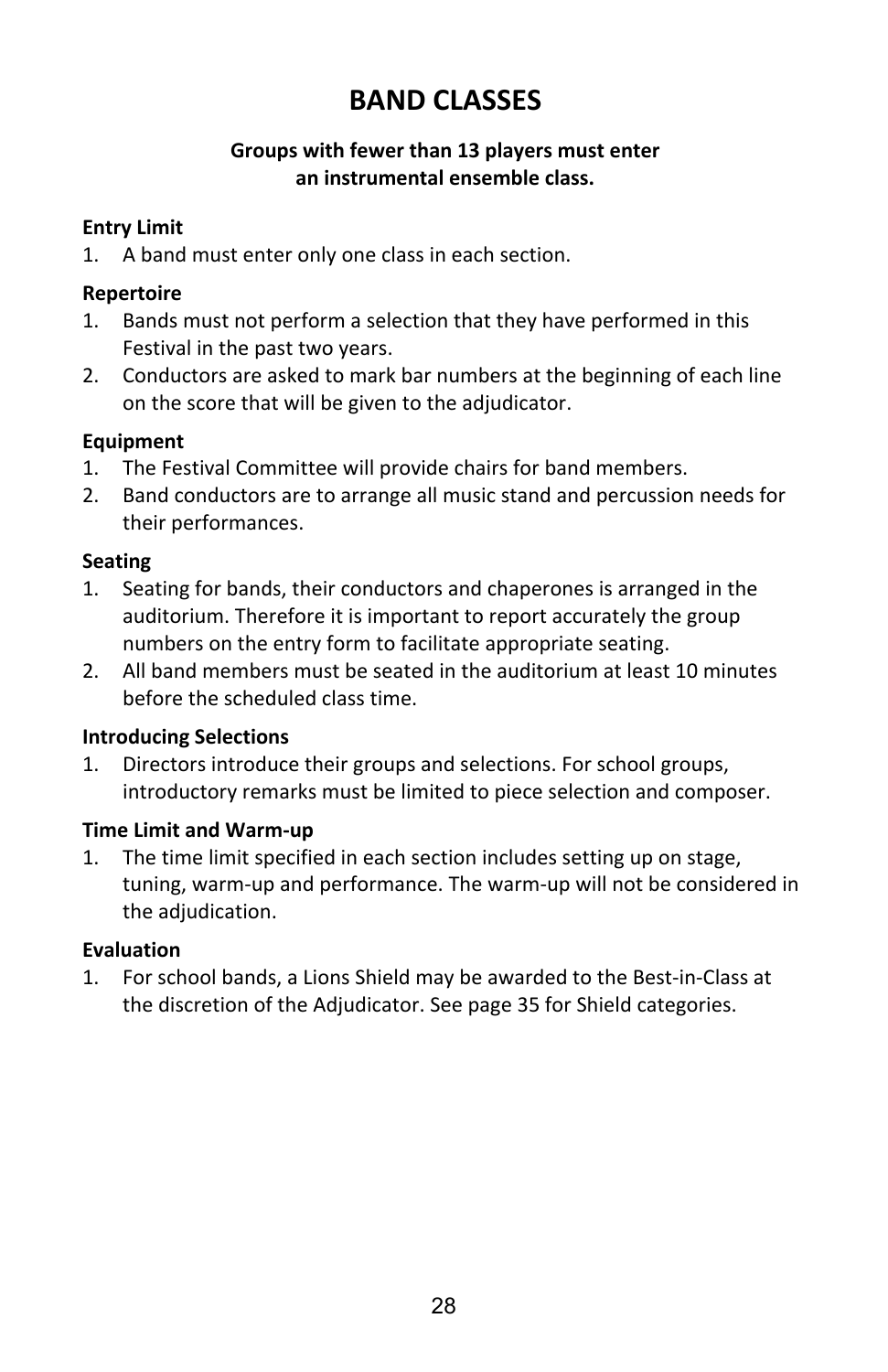## **BAND CLASSES**

## **Section 60 - School Stage Bands**

- 1. Time limit: 30 minutes (set up, tuning, warm-up and performance)
- **6001 Junior Stage Bands, Level 1** (up to Grade 6)
- 1. Two contrasting selections
- **6002 Junior Stage Bands, Level 2** (up to Grade 8)
- 1. Two contrasting selections
- **6003** I**ntermediate Stage Bands** (Grades 7-10)
- 1. Two contrasting selections

#### **6004 Senior Stage Bands, Level 1** (up to Grade 12)

1. Three contrasting selections, including one swing number and one ballad. Failure to comply with this rule could lead to adjudication only.

#### **6005 Senior Stage Bands, Level 2** (up to Grade 12)

- 1. Three contrasting selections, including one swing number and one ballad. Failure to comply with this rule could lead to adjudication only.
- 2. For this level, at least one selection must be chosen from the MusicFest Canada Instrumental Jazz Syllabus, Level 2. The other two pieces should be of equal difficulty.

## **Section 61 - School Concert Bands**

- 1. Time limit: 30 minutes (set-up, tuning, warm-up and performance)
- 2. Two contrasting selections
- 3. For Senior Level 2 bands, one selection must be chosen from the **MusicFest Canada Band Syllabus, Class B300**.

The second piece should be of equal difficulty.

- **6101 Junior Concert Bands, Level 1** (up to Grade 6) **6102 Junior Concert Bands, Level 2** (up to Grade 8) **6103 Intermediate Concert Bands** (Grades 7-10)
- **6104 Senior Concert Bands, Level 1** (up to Grade 12)
- **6105 Senior Concert Bands, Level 2** (up to Grade 12)

## **Section 62 - Community Bands**

- 1. Time limit: 30 minutes (set-up, tuning, warm-up and performance)
- 2. Two contrasting selections

**6201 Steel Bands**

**6202 General**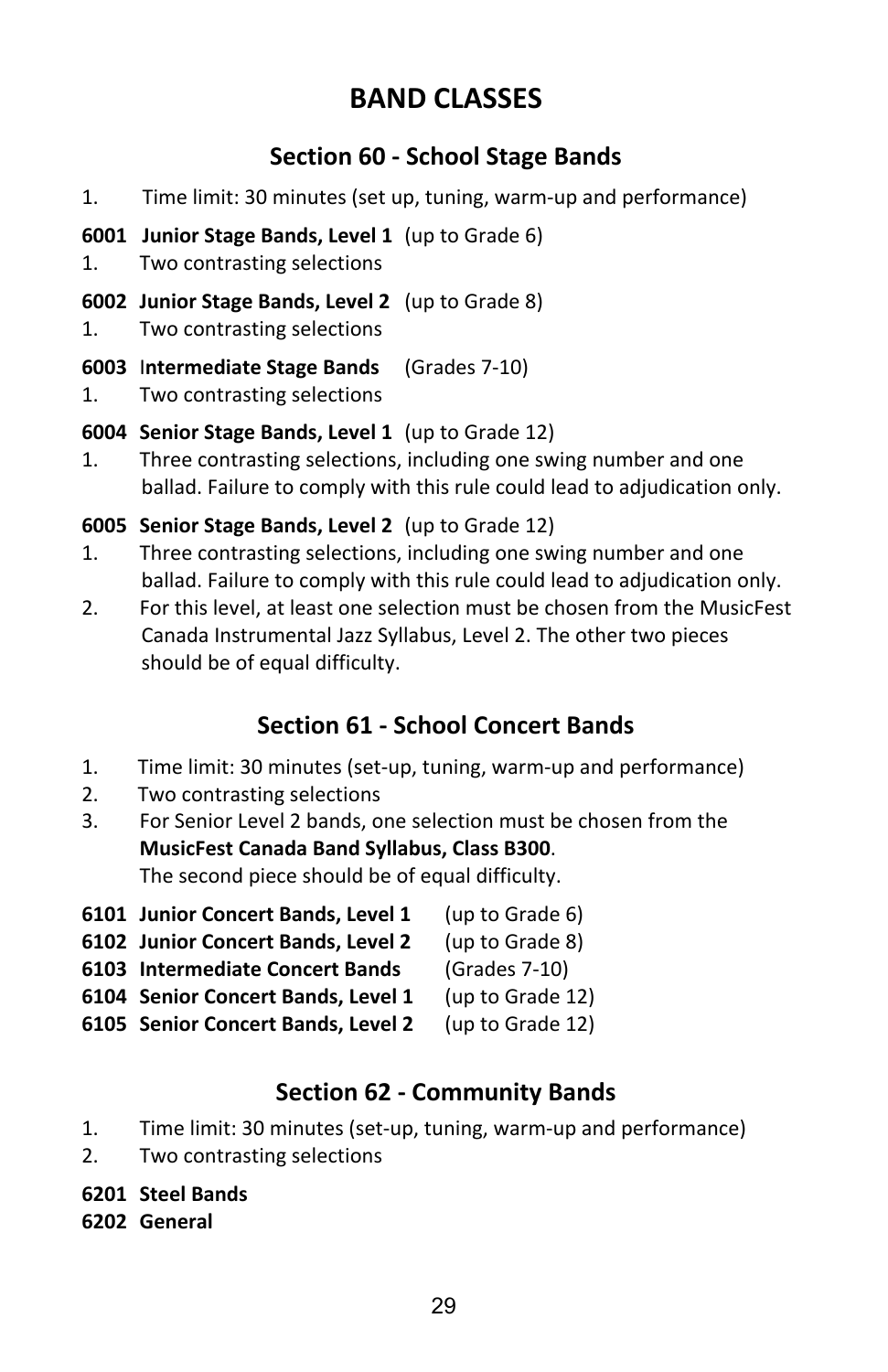#### **Entry Limit**

- 1. Performers are limited to five instrumental classes. No more than three may be solos.
- 2. Participation in bands does not count in the instrumental limit.
- 3. Performers may enter a solo class only once.

#### **Age Categories**

- 1. Instrumental classes are divided by age. Please show the letter indicating age on your entry form; for example, class 7012 **d**.
	- a beginners (2 years of experience or less)
	- b 10 years & under e 16 years & under
	- c 12 years & under f 18 years & under
	- d 14 years & under g Open
- 2. The age category of ensembles is based on the age of the oldest member.

#### **Adult/Student Duets**

- 1. An adult is defined as a member of the student's family (such as parent, grandparent, older sibling, aunt, uncle, cousin or guardian).
- 2. The adult must not be the student's teacher.
- 3. Each student may enter this section only once.

#### **Time Limit**

1. Solos and duets are limited to 10 minutes. Group time limits are indicated in each section.

#### **Accompaniment**

- 1. Instrumental selections may be unaccompanied or accompanied by any non-amplified instrument. No recorded music may be used.
- 2. Performers must provide and pay for their own accompanists.

#### **Tuning**

1. There is no area for a warm-up rehearsal at the venue. However, tuning with the accompanist is encouraged before the performance begins.

#### **Introducing Selections**

- 1. It is expected that performers will introduce themselves and their selections.
- 2. Performers are expected to know background information about their selections and the genres from which they come.

#### **Original Composition Classes**

1. A legible score must be provided for the Adjudicator and mailed to the Festival post office box **14 days before** the Festival begins. The address is P.O. Box 566, Brockville, ON K6V 5V7.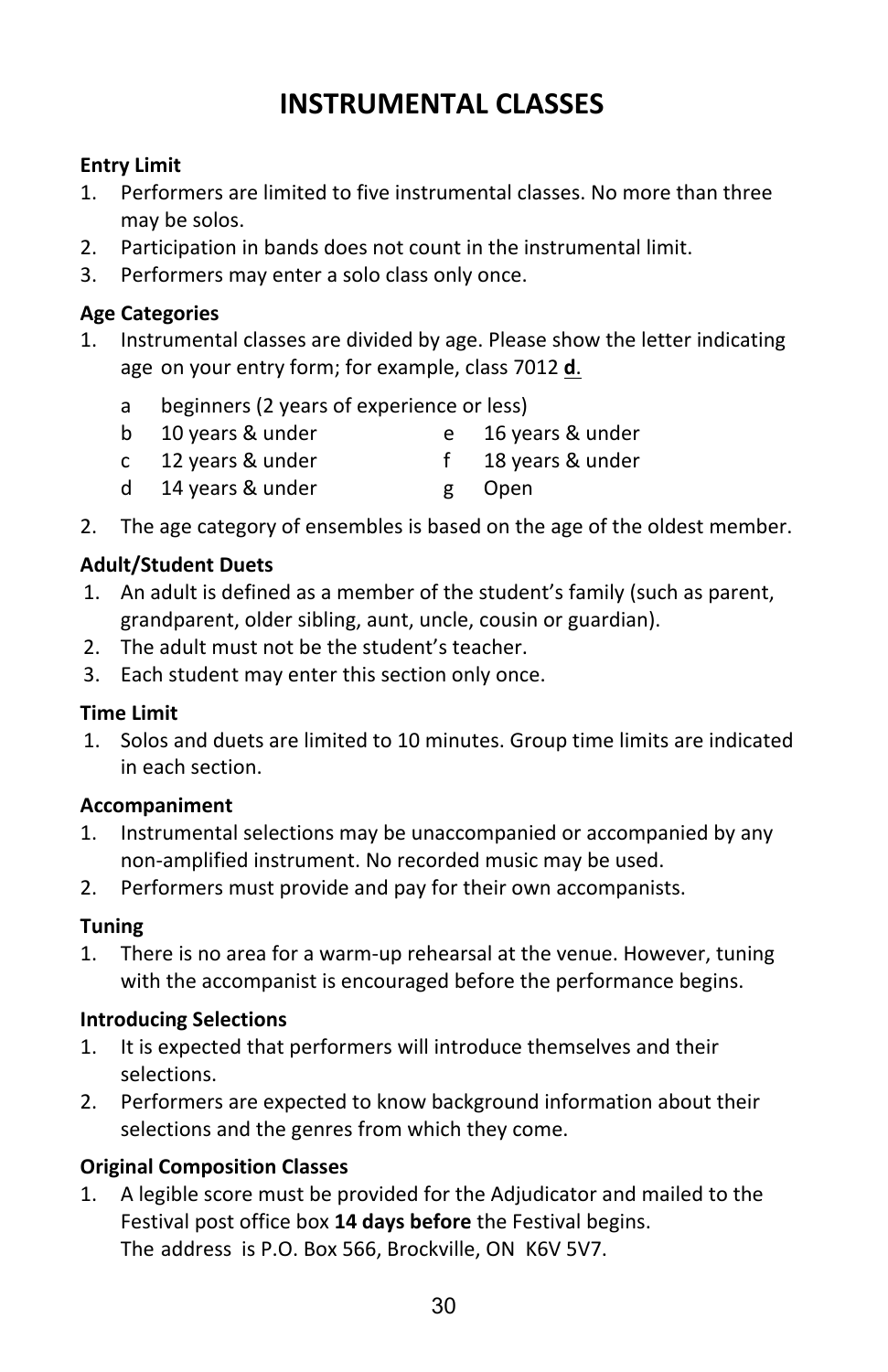## **Section 70 - Strings**

| 7001 | <b>String Solo</b>                              | One selection              |
|------|-------------------------------------------------|----------------------------|
| 7002 | Canadian Composers                              | One selection              |
| 7003 | 20 <sup>th</sup> /21 <sup>st</sup> c. Composers | One selection              |
| 7004 | Concerto                                        |                            |
|      | age categories c, d, e                          | One movement               |
|      | age categories f, g                             | Two movements              |
| 7005 | Sonata, Sonatina or Suite                       |                            |
|      | age categories c, d, e                          | One movement               |
|      | age categories f, g                             | Two movements              |
| 7006 | Original Composition                            | See note on page 30.       |
| 7011 | <b>String Duet</b>                              | One selection              |
| 7012 | <b>Teacher/Student String Duet</b>              | One selection              |
| 7013 | Adult/Student String Duet                       | One selection.             |
|      |                                                 | See note on page 30.       |
| 7014 | <b>String Trio, Quartet</b>                     | Two contrasting selections |
|      | or Quintet                                      | Time limit: 10 minutes     |
| 7015 | <b>String Ensemble</b>                          | Two contrasting selections |
|      | (6 or more players)                             | Time limit: 10 minutes     |
|      |                                                 |                            |

## **Section 71 - Woodwinds**

#### Memorization is not required.

| 7101 | Woodwind Solo                                   | One selection              |
|------|-------------------------------------------------|----------------------------|
| 7102 | Canadian Composers                              | One selection              |
| 7103 | 20 <sup>th</sup> /21 <sup>st</sup> c. Composers | One selection              |
| 7104 | Concerto                                        |                            |
|      | age categories c, d, e                          | One movement               |
|      | age categories f, g                             | Two movements              |
| 7105 | Sonata, Sonatina or Suite                       |                            |
|      | age categories c, d, e                          | One movement               |
|      | age categories f, g                             | Two movements              |
| 7106 | Original Composition                            | See note on page 30.       |
| 7111 | <b>Woodwind Duet</b>                            | One selection              |
| 7112 | Teacher/Student Woodwind Duet                   | One selection              |
| 7113 | Adult/Student Woodwind Duet                     | One selection              |
|      |                                                 | See note on page 30.       |
| 7114 | Woodwind Trio, Quartet                          | Two contrasting selections |
|      | or Quintet                                      | Time limit: 10 minutes     |
| 7115 | <b>Woodwind Ensemble</b>                        | Two contrasting selections |
|      | (6 or more players)                             | Time limit: 10 minutes     |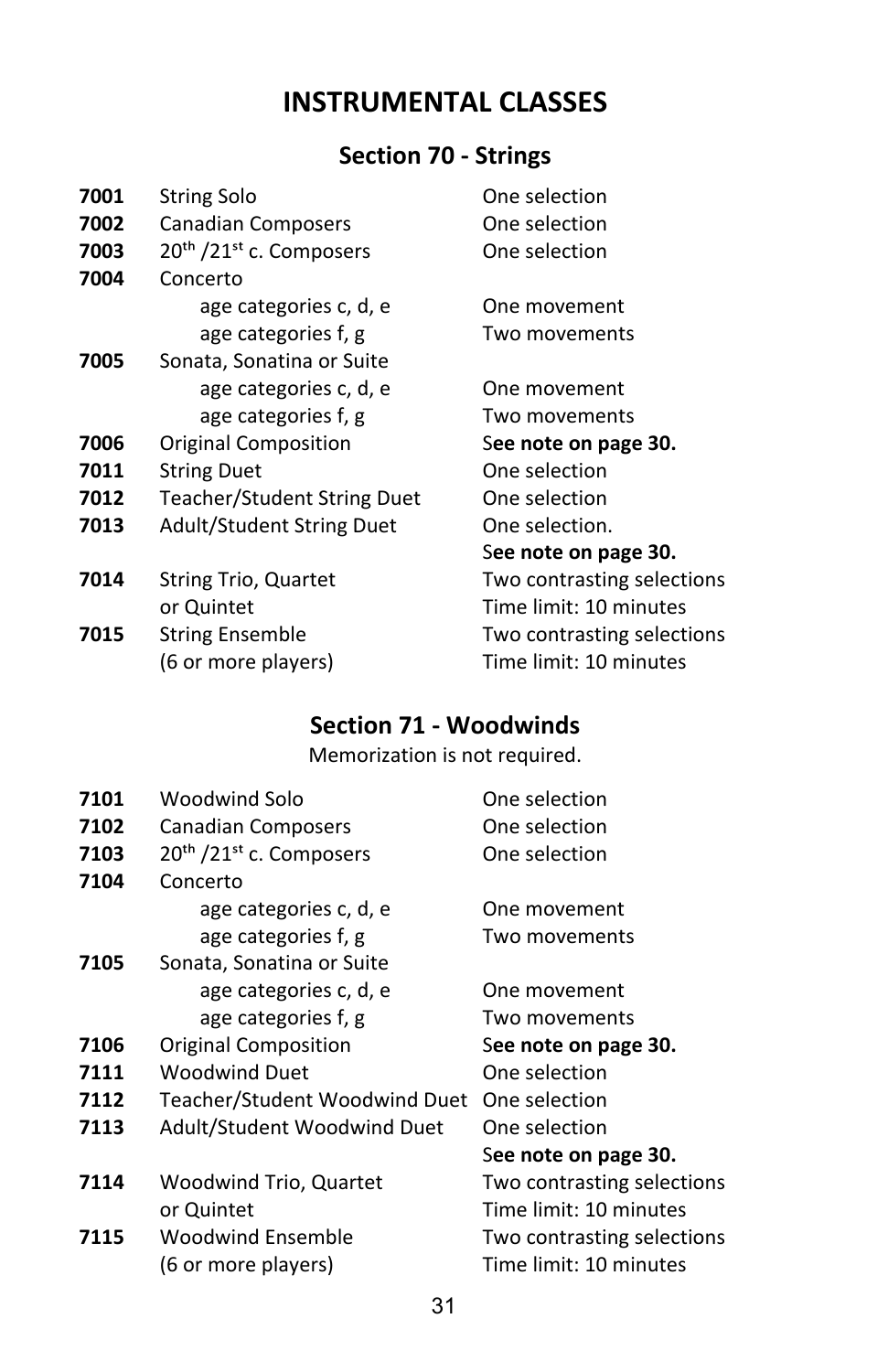#### **Section 72 - Brass**

Memorization is not required.

| 7201 | Brass Solo                                      | One selection              |
|------|-------------------------------------------------|----------------------------|
| 7202 | Canadian Composers                              | One selection              |
| 7203 | 20 <sup>th</sup> /21 <sup>st</sup> c. Composers | One selection              |
| 7204 | Concerto                                        |                            |
|      | age categories c, d, e                          | One movement               |
|      | age categories f, g                             | Two movements              |
| 7205 | Sonata, Sonatina or Suite                       |                            |
|      | age categories c, d, e                          | One movement               |
|      | age categories f, g                             | Two movements              |
| 7206 | <b>Original Composition</b>                     | See note on page 30.       |
| 7211 | <b>Brass Duet</b>                               | One selection              |
| 7212 | Teacher/Student Brass Duet                      | One selection              |
| 7213 | <b>Adult/Student Brass Duet</b>                 | One selection              |
|      |                                                 | See note on page 30.       |
| 7214 | <b>Brass Trio, Quartet</b>                      | Two contrasting selections |
|      | or Quintet                                      | Time limit: 10 minutes     |
| 7215 | <b>Brass Ensemble</b>                           | Two contrasting selections |
|      | (6 or more players)                             | Time limit: 10 minutes     |
|      |                                                 |                            |

### **Section 73 - Classical Guitar**

(Nylon strings)

- **7301** Classical Guitar Solo **Classical Guitar Solo** Che selection
- **7302** Renaissance or Baroque **One selection**
- **7303** 20<sup>th</sup>/21<sup>st</sup> c. Composers One selection
- **7306** Original Composition See note on page 30.
- **7307** Classical Guitar/ **Performer will accompany**
- **7311** Classical Guitar Duet **One selection**
- **7312** Teacher/Student Classical One selection Guitar Duet
- **7313** Adult/Student Classical **One selection** Guitar Duet See note on page 30.
- **7314** Classical Guitar Trio, Quartet Two contrasting selections or Quintet (classical) Time limit: 10 minutes
- **7315** Classical Guitar Ensemble Two contrasting selections (6 or more members) Time limit: 10 minutes
- Vocal Accompaniment him/herself or another vocalist. Evaluation will be based on guitar performance.
	-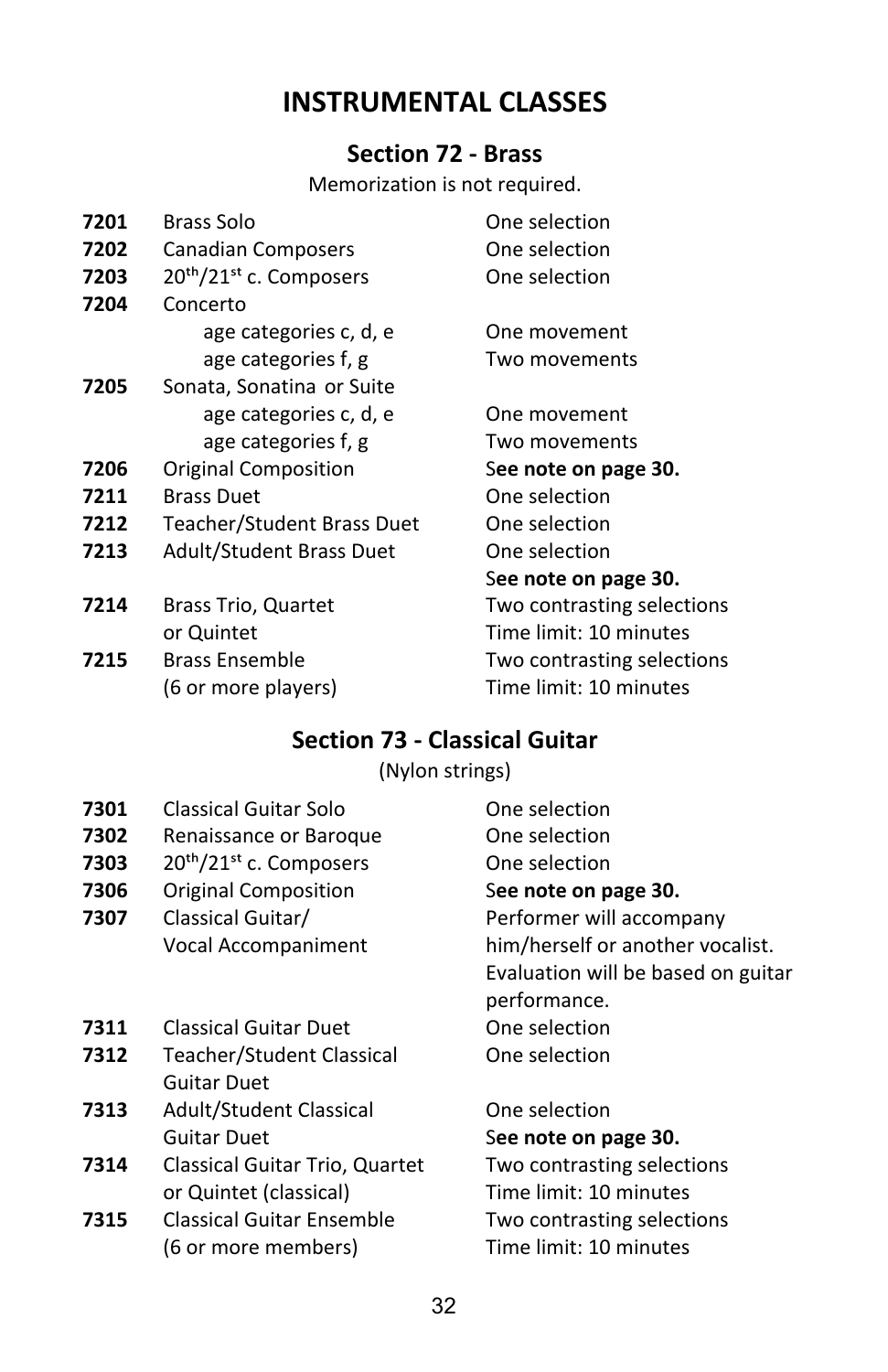### **Section 74 - Acoustic Guitar**

(Steel strings)

| 7401<br>7402<br>7403<br>7406<br>7407 | Acoustic Guitar Solo<br>Renaissance or Baroque<br>20 <sup>th</sup> /21 <sup>st</sup> c. Composers<br>Original Composition<br>Acoustic Guitar/<br>Vocal Accompaniment | One selection<br>One selection<br>One selection<br>See note on page 30.<br>Performer will accompany<br>him/herself or another vocalist. |
|--------------------------------------|----------------------------------------------------------------------------------------------------------------------------------------------------------------------|-----------------------------------------------------------------------------------------------------------------------------------------|
|                                      |                                                                                                                                                                      | Evaluation will be based on guitar<br>performance.                                                                                      |
| 7411                                 | <b>Acoustic Guitar Duet</b>                                                                                                                                          | One selection                                                                                                                           |
| 7412                                 | Teacher/Student Acoustic<br>Guitar Duet                                                                                                                              | One selection                                                                                                                           |
| 7413                                 | Adult/Student Acoustic<br>Guitar Duet                                                                                                                                | One selection<br>See note on page 30.                                                                                                   |
| 7414                                 | Acoustic Guitar Trio, Quartet<br>or Quintet                                                                                                                          | Two contrasting selections<br>Time limit: 10 minutes                                                                                    |
| 7415                                 | Acoustic Guitar Ensemble<br>(6 or more members)                                                                                                                      | Two contrasting selections<br>Time limit: 10 minutes                                                                                    |

### **Section 75 - Percussion**

Memorization is not required.

| 7501 | Percussion Solo                 | One selection          |
|------|---------------------------------|------------------------|
| 7506 | <b>Original Composition</b>     | See note on page 30.   |
| 7511 | <b>Percussion Duet</b>          | One selection          |
| 7512 | Teacher/Student Percussion Duet | One selection          |
| 7513 | Adult/Student Percussion Duet   | One selection          |
|      |                                 | See note on page 30.   |
| 7514 | Percussion Trio, Quartet        | Two selections         |
|      | or Quintet                      | Time limit: 10 minutes |
| 7515 | <b>Percussion Ensemble</b>      | Two selections         |
|      |                                 |                        |
|      | (6 or more members)             | Time limit: 10 minutes |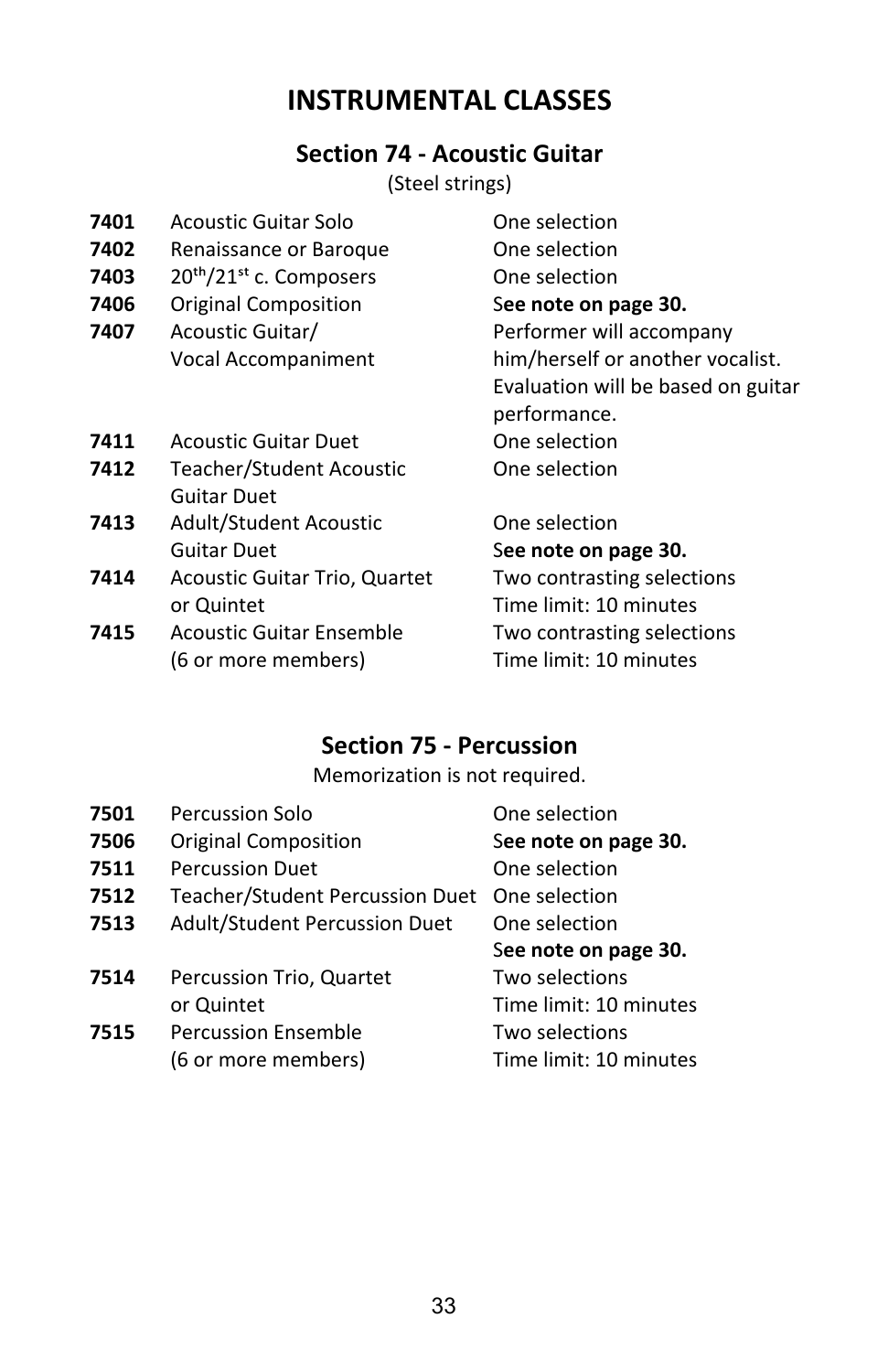### **Section 76 - Mixed Instrumental Ensembles**

| Mixed Instrumental Duet                       | One selection                                        |
|-----------------------------------------------|------------------------------------------------------|
|                                               | Time limit: 10 minutes                               |
| Mixed Instrumental Trio,                      | Two contrasting selections                           |
| Quartet or Quintet                            | Time limit: 10 minutes                               |
| Mixed Instrumental Ensemble<br>(6-12 members) | Two contrasting selections<br>Time limit: 10 minutes |
|                                               |                                                      |

## **Please support local music businesses when purchasing for your Festival music. Order early to ensure availability.**

 All You Need Music Mr. C's Gift of Music 555 California Avenue 7712 Kent Boulevard Unit 3a **Brockville, ON** Brockville, ON K6V 7H6 K6V 5Y6 613-342-7377 613-342-0471

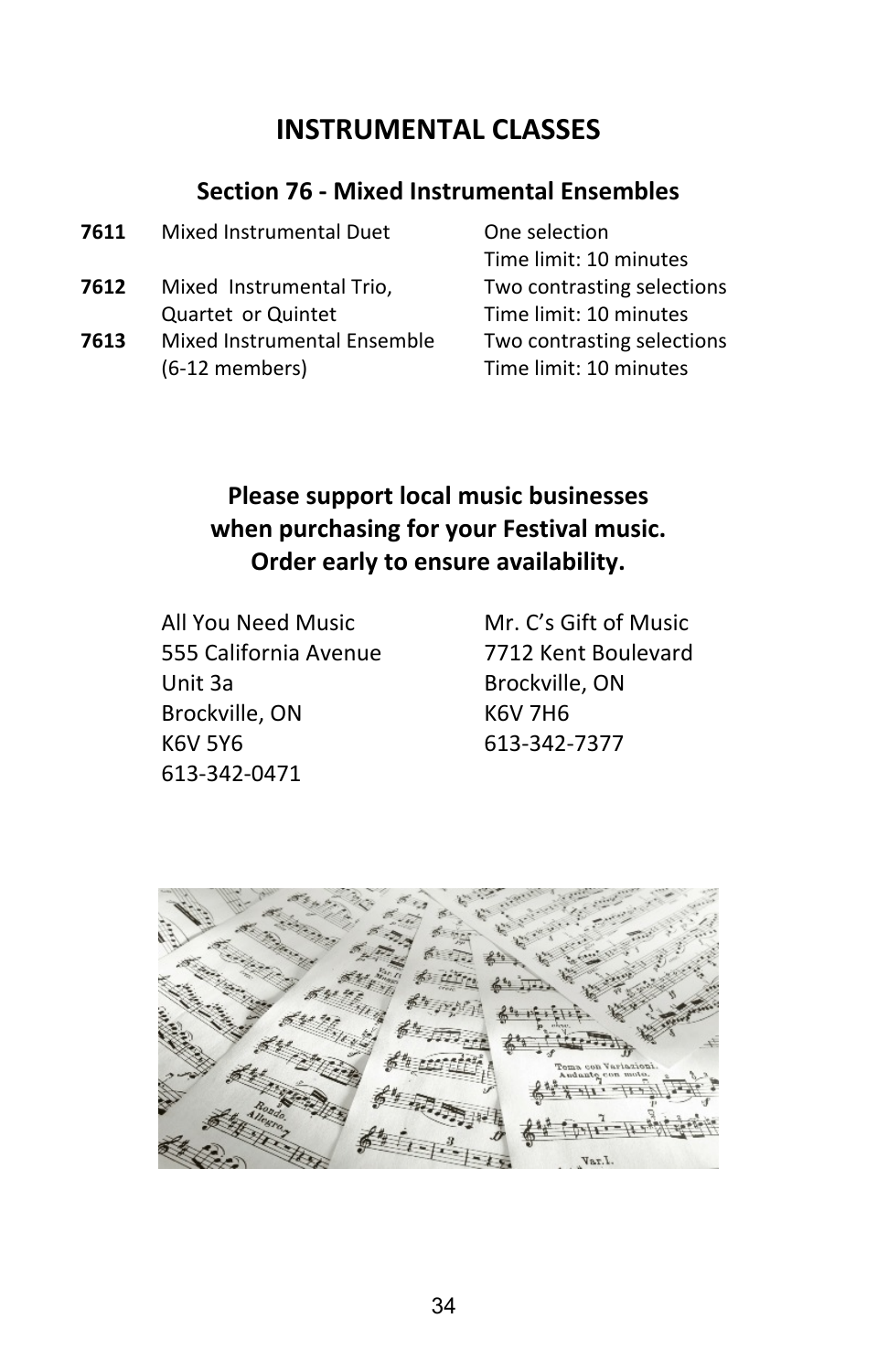# **LIONS SHIELDS FOR SCHOOL GROUPS**

 **Shields are awarded at the discretion of the Adjudicator.**

## **School Choirs**

| <b>Class 3100</b> | <b>Primary Choirs</b>                       | Gr. 1-3      |
|-------------------|---------------------------------------------|--------------|
| <b>Class 3101</b> | Junior Choirs                               | Gr. 4-6      |
| <b>Class 3102</b> | Intermediate Choirs, SA                     | Gr. 7-8      |
| <b>Class 3103</b> | Intermediate Choirs, SSA                    | Gr. 7-8      |
| <b>Class 3104</b> | Intermediate Choirs, SAB/SATB               | Gr. 7-8      |
|                   | <b>Class 3105</b> Choirs from Small Schools | Gr. 1-8      |
| <b>Class 3201</b> | Senior Choirs, SSA                          | up to Gr. 12 |
|                   | Class 3202 Senior Choirs, SAB and/or SATB   | up to Gr. 12 |
|                   |                                             |              |

## **School Vocal Ensembles**

| <b>Class 3300</b> Primary Vocal Ensembles           | Gr. $1-3$    |
|-----------------------------------------------------|--------------|
| <b>Class 3301</b> Junior Vocal Ensembles            | Gr. 4-6      |
| <b>Class 3302</b> Intermediate Vocal Ensembles      | Gr. 7-8      |
| <b>Class 3303</b> Vocal Ensembles for Small Schools | Gr. 1-8      |
| <b>Class 3304</b> Senior Vocal Ensembles            | up to Gr. 12 |

## **School Stage Bands**

| Class 6001 Junior Stage Bands, Level 1        | up to Gr. 6    |
|-----------------------------------------------|----------------|
| <b>Class 6002</b> Junior Stage Bands, Level 2 | up to Gr. 8    |
| <b>Class 6003</b> Intermediate Stage Bands    | Gr. 7-10       |
| Class 6004 Senior Stage Bands, Level 1        | up to $Gr. 12$ |
| <b>Class 6005</b> Senior Stage Bands, Level 2 | up to Gr. 12   |

## **School Concert Bands**

| up to Gr. 6                                                                                                                                                                                                                                       |
|---------------------------------------------------------------------------------------------------------------------------------------------------------------------------------------------------------------------------------------------------|
| up to Gr. 8                                                                                                                                                                                                                                       |
| $Gr. 7-10$                                                                                                                                                                                                                                        |
| up to Gr. 12                                                                                                                                                                                                                                      |
| up to Gr. 12                                                                                                                                                                                                                                      |
| <b>Class 6101</b> Junior Concert Bands, Level 1<br>Class 6102 Junior Concert Bands, Level 2<br><b>Class 6103</b> Intermediate Concert Bands<br><b>Class 6104</b> Senior Concert Bands, Level 1<br><b>Class 6105</b> Senior Concert Bands, Level 2 |



**Shields remain the property of the Lions Club, and will be collected by a Committee member before the next Music Festival.**

**Shields are not accompanied by monetary awards.**